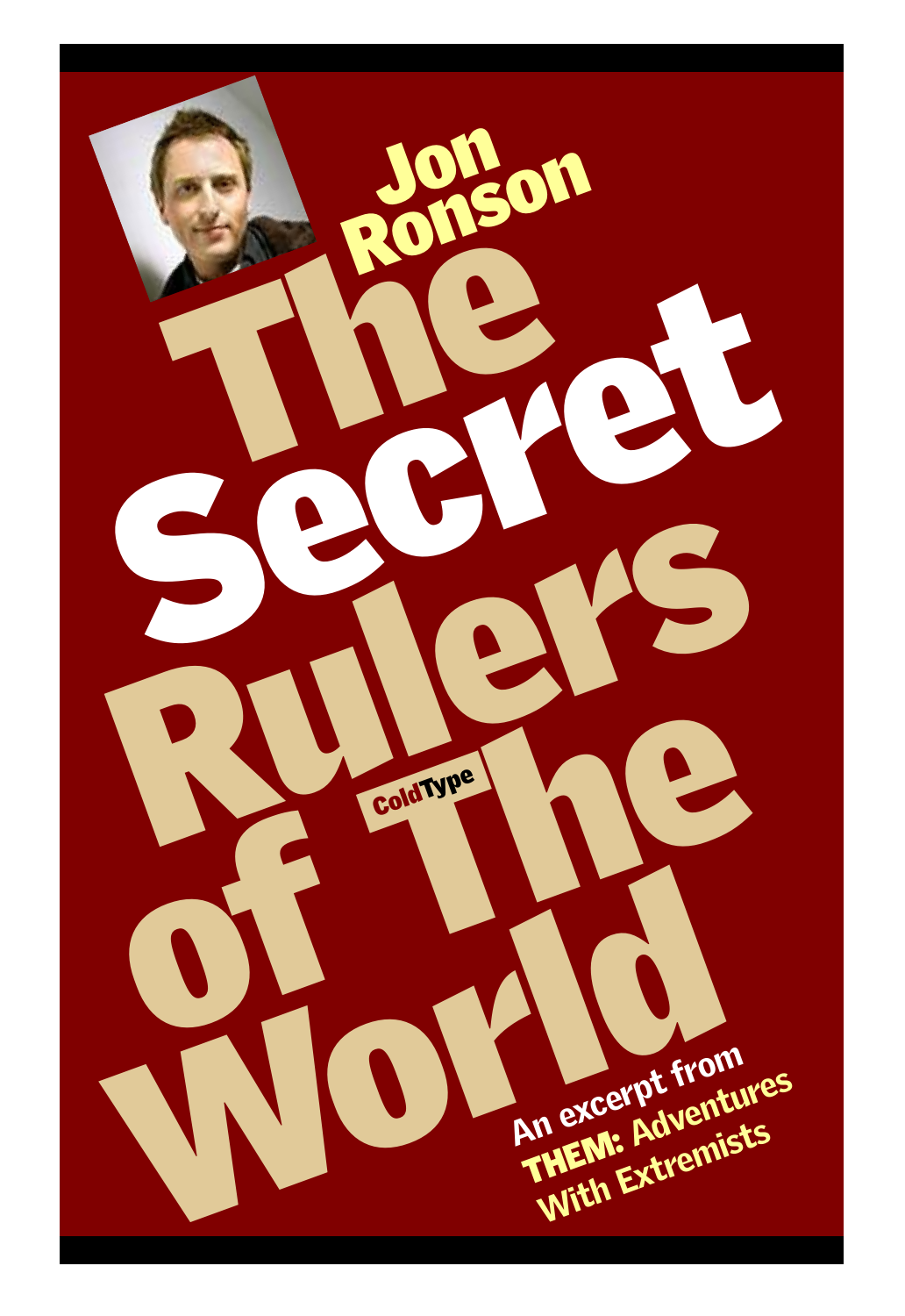**THEM Adventures with Extremists** 

Is there really, as the extremists claim, a secret mom from which a tiny elite secretly rule the world? And if so, can it he found? This book is a journey into whoart of darkness involving twelve-foot and-men, PR-savvy Ku Klux Klanimen, d limousines, the story of Ruby Ridge, Nount Chomsky, a harem of kidnapped sex slaves, and Nicolae Casuspecule shoes. While Jon Ronson attempts to locate the secret room he is chased by men is dark glaves, unmasked as a Jew in the middle. of a lihad training camp, and witnesses CEOs and leading politicians undertake a hizarre pagan owl ritual in the forests of northern California. He learns some alarming things about the looking glass world of them and us. Are the extremists onto something? Or has he become one of Them?

Jon Ronson

## AN EXCERPT FROM **THEM ADVENTURES WITH EXTREMISTS**

Published by Simon & Schuster New York Originally published by Picador, London

ISBN 0 7432 2707 7

© Jon Ronson, 2002

This excerpt is published by permission of the author



**WRITING WORTH READING FROM AROUND THE WORLD www.coldtype.net**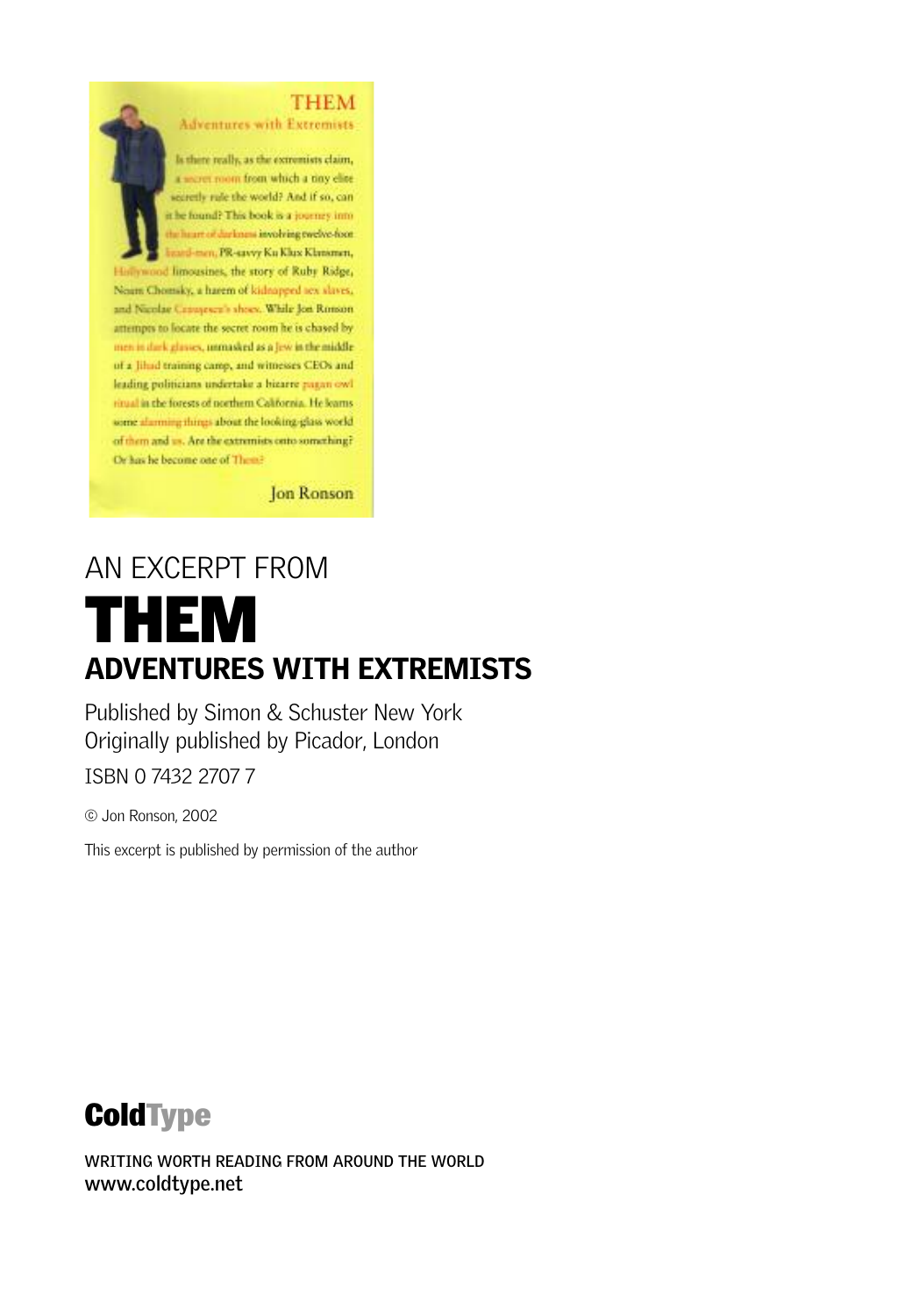

## **THE AUTHOR**

**Jon Ronson** is a writer and documentary film maker. His book, **Them: Adventures With Extremists**, was a UK bestseller and is now available in North America in paperback. His three-part Channel 4 series the Crazy Rulers of the World was broadcast on Channel 4 throughout November 2004. **Them** was longlisted for The Guardian newspaper's First Book Award, until it was disqualified for not being, strictly speaking, his first book.

He grew up in Cardiff and began his journalistic career as an award-winning columnist for the magazine *Time Out*. He also wrote the popular *Human Zoo* column for The Guardian and produced the BBC Radio 4 documentary Hotel Auschwitz. For Channel 4, Jon has made the five part series the Secret Rulers of the World, multi award-winning Tottenham Ayatollah, New Klan, New York to California (A Great British Odyssey), Dr Paisley, I Presume, the four-part series Critical Condition, and the late-night chat show *For The Love Of.*.. For BBC2 he made the six part series The Ronson Mission. In the US, he is a contributor to National Public Radio's All Things Considered and This American Life.

His latest book, **The Men Who Stare At Goats**, reveals extraordinary - and very nutty - national secrets at the core of George W. Bush's War on Terror.

Ronson's web site is **[www.jonronson.com](http://www.jonronson.com)**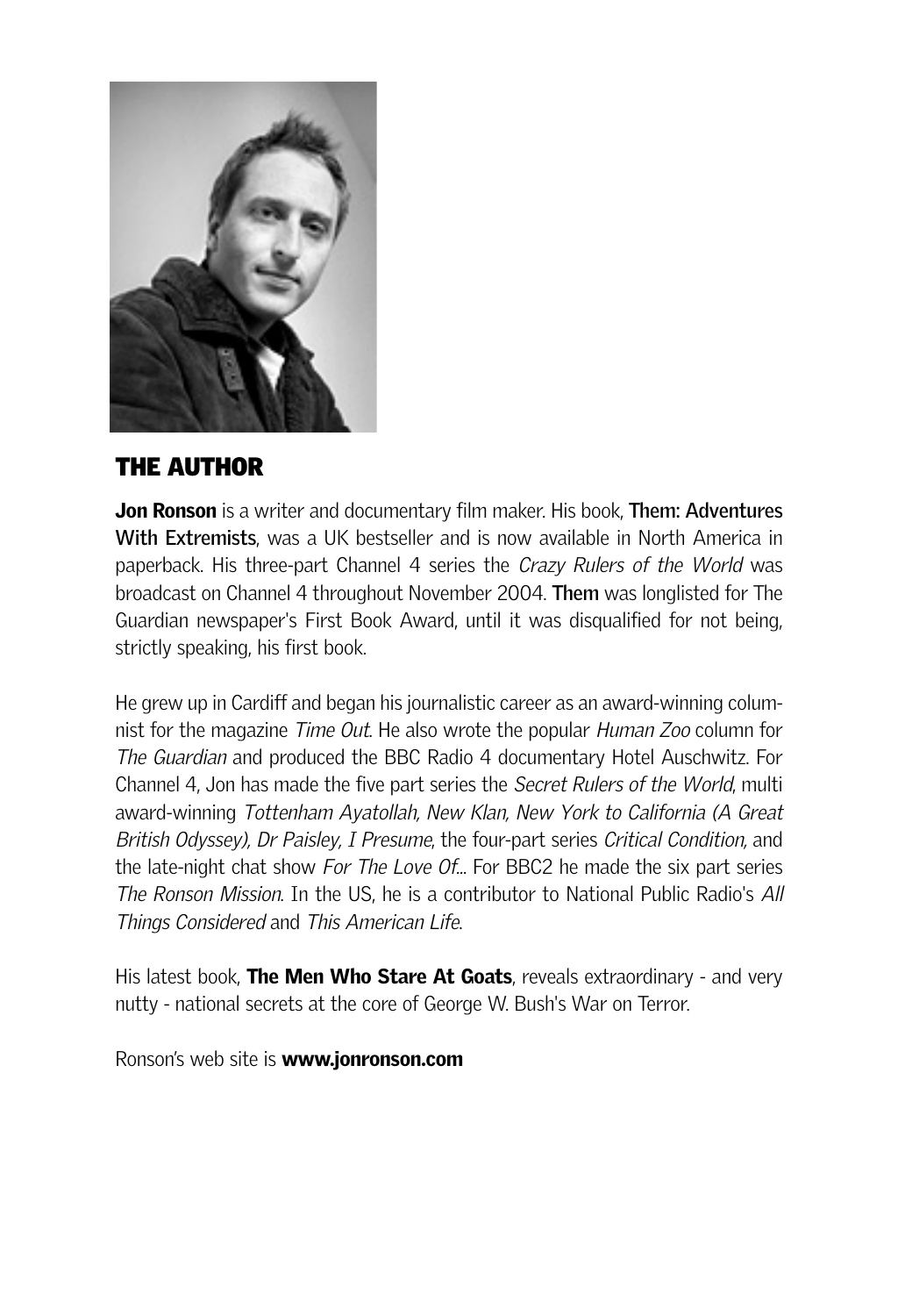*For years, Jon Ronson had heard tales of a clandestine band of dizzyingly powerful politicians and industrialists who were said to be the real rulers of the world, making and breaking presidents, contriving wars. Surely they could not exist. Could he find them? The trail took him – and his newfound companion, an oddball Washington reporter who had made the quest his life's mission – to a luxury resort in Portugal . . .*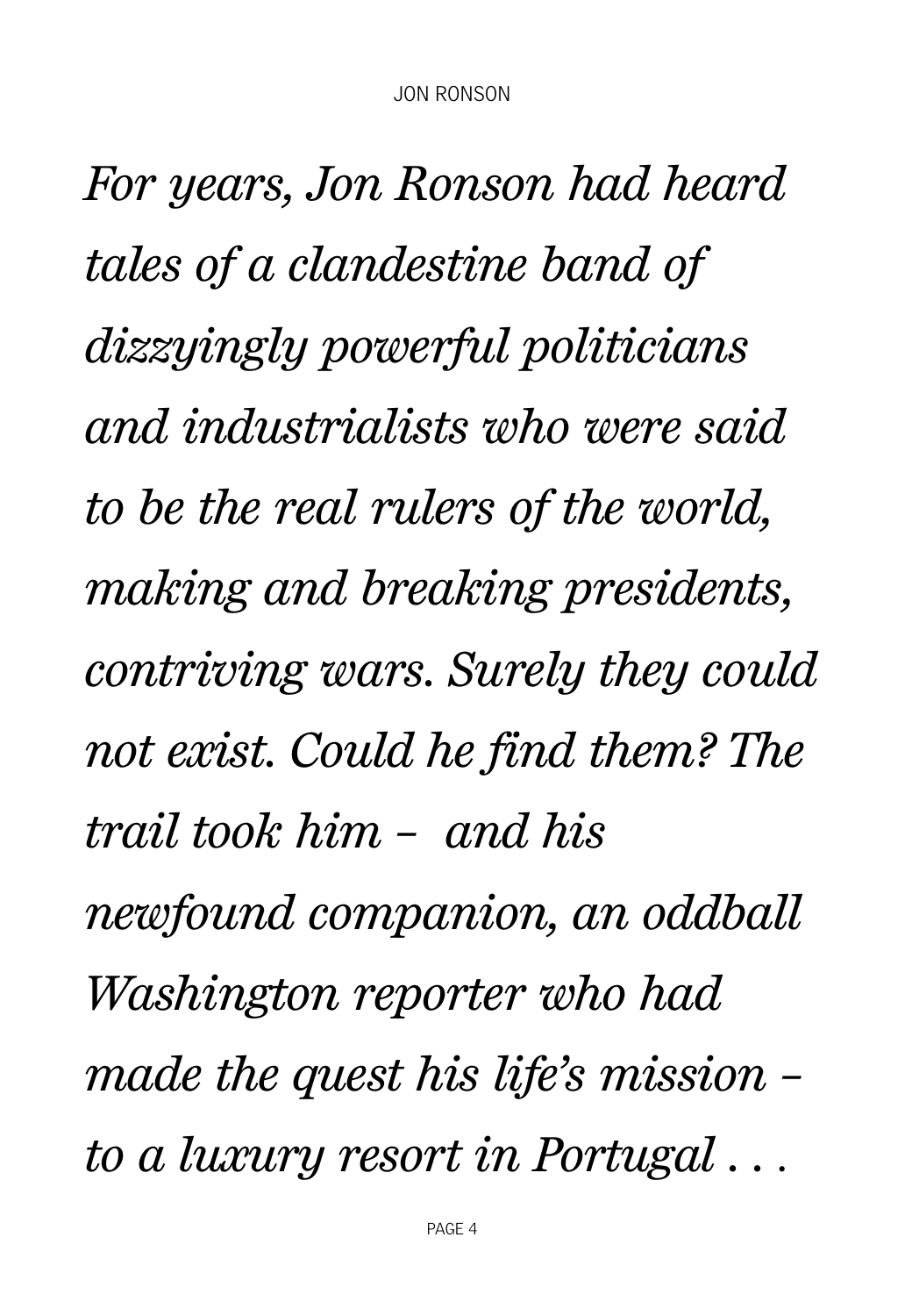

t the National Press Club on Pennsylvania Avenue,<br>Washington DC, Big Jim Tucker left a coded<br>message on the answer-machine of a friend.<br>"Mother. Your dutiful son is playing kick the can on<br>Pennsylvania Avenue, Tuesday morn Washington DC, Big Jim Tucker left a coded message on the answer-machine of a friend. "Mother. Your dutiful son is playing kick the can on Pennsylvania Avenue, Tuesday morning, 10.30am,

thank you."

Big Jim replaced the telephone receiver. He lit a cigarette and glanced around the lobby with a routine vigilance. Even here at his club, his gentleman's *club*, he considered himself not entirely safe. Anyone could discover that this was where he had breakfast every day: three strong black coffees and some pastries on the side.

"If they ever got me," he said, "they'd make it look like a typical Washington mugging. A mugging on the sidewalk. Killed for a couple of dollars. Another three paragraphs in the newspaper."

Jim paused. He pulled on his cigarette. His heart is not strong due to his habit of smoking unfiltered Camels at all times, pack after pack. He is quite huge, an elderly southern gentleman in a crumpled suit and a newshound trilby. He has a voice like gravel (a result of cigarette-induced emphysema, which, by a happy accident, gives his speech an enigmatic rhythm, like a charismatic Sam Spade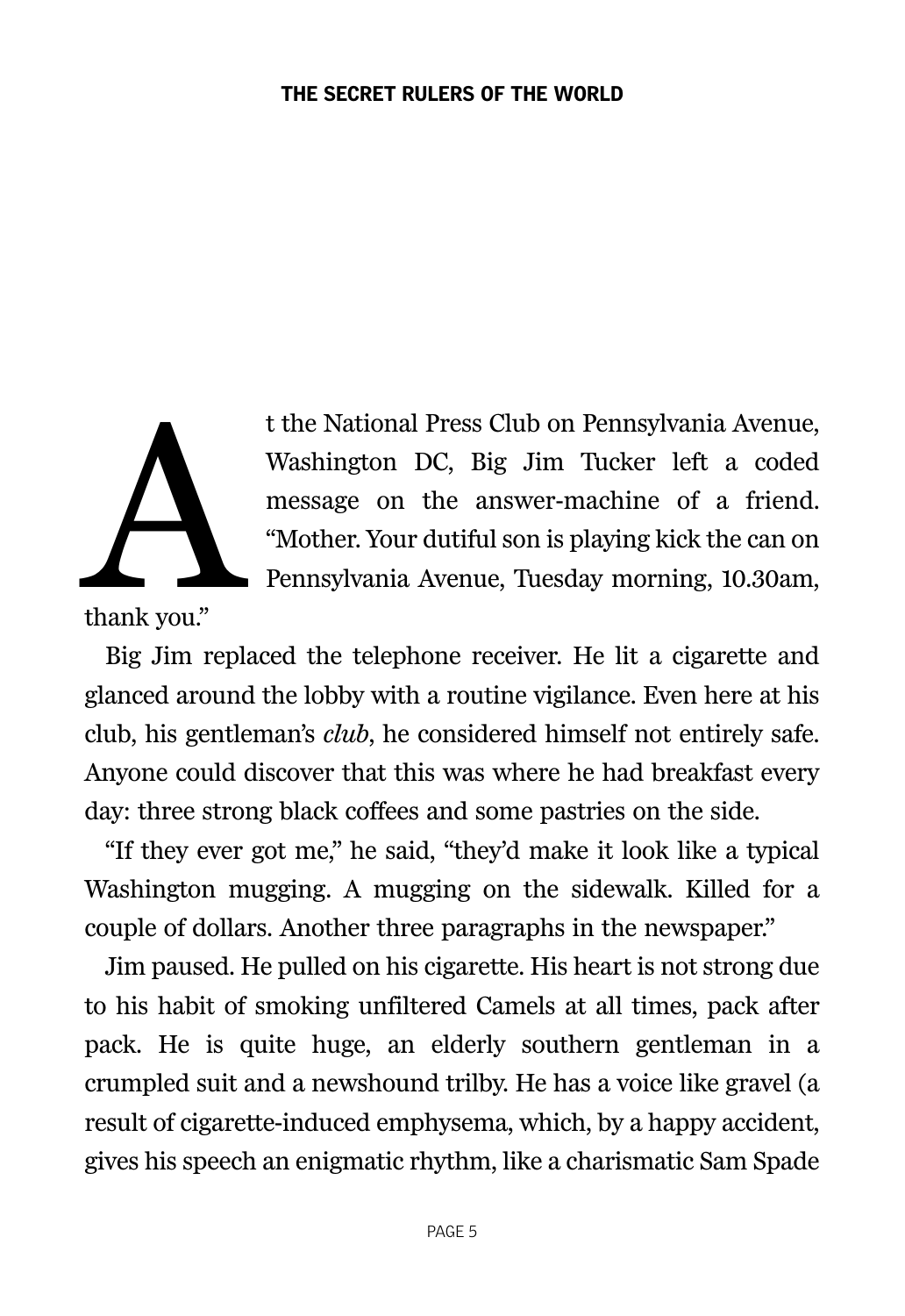down on his luck) and an office downtown with Venetian blinds.

He said, "The thing is, we don't know how much time we've got left. And suppose I just so happen to 'drop dead' in my office on Tuesday afternoon. It could be the following Monday before someone says, 'Where *is* that boy?' I don't want to be burnt bacon when they find me. I guess I'm just too vain to be found that way."

Big Jim laughed in a hollow manner. "So I phone my friend every day just to announce I'm still kicking the can and still hunting the macaroon. Still breathing, see? The day she doesn't get that call is the day she makes enquiries."

Here at his private members' club, Big Jim could pass for a venerable commentator for a heavyweight daily newspaper, but he isn't. He works for an underground journal called the *Spotlight.* Mainstream journalists keep away from him. This is, Jim said, because certain high-ranking members of the overground media, even some members of his own club, are in league with the secret rulers of the world. And it is they who would make his death look like a typical Washington mugging.

When I began hearing about the Bilderberg Group – about the notion that a tiny band of insidious and clandestine powermongers meet in a secret room from which they rule the world – I was sceptical. But I kept hearing about them, and I finally decided to try to settle the matter once and for all. Which is why I visited Big Jim Tucker. Within anti-Bilderberg circles, Big Jim is considered a pioneer, a trailblazer, risking his life to attempt to locate the geographical whereabouts of the secret room.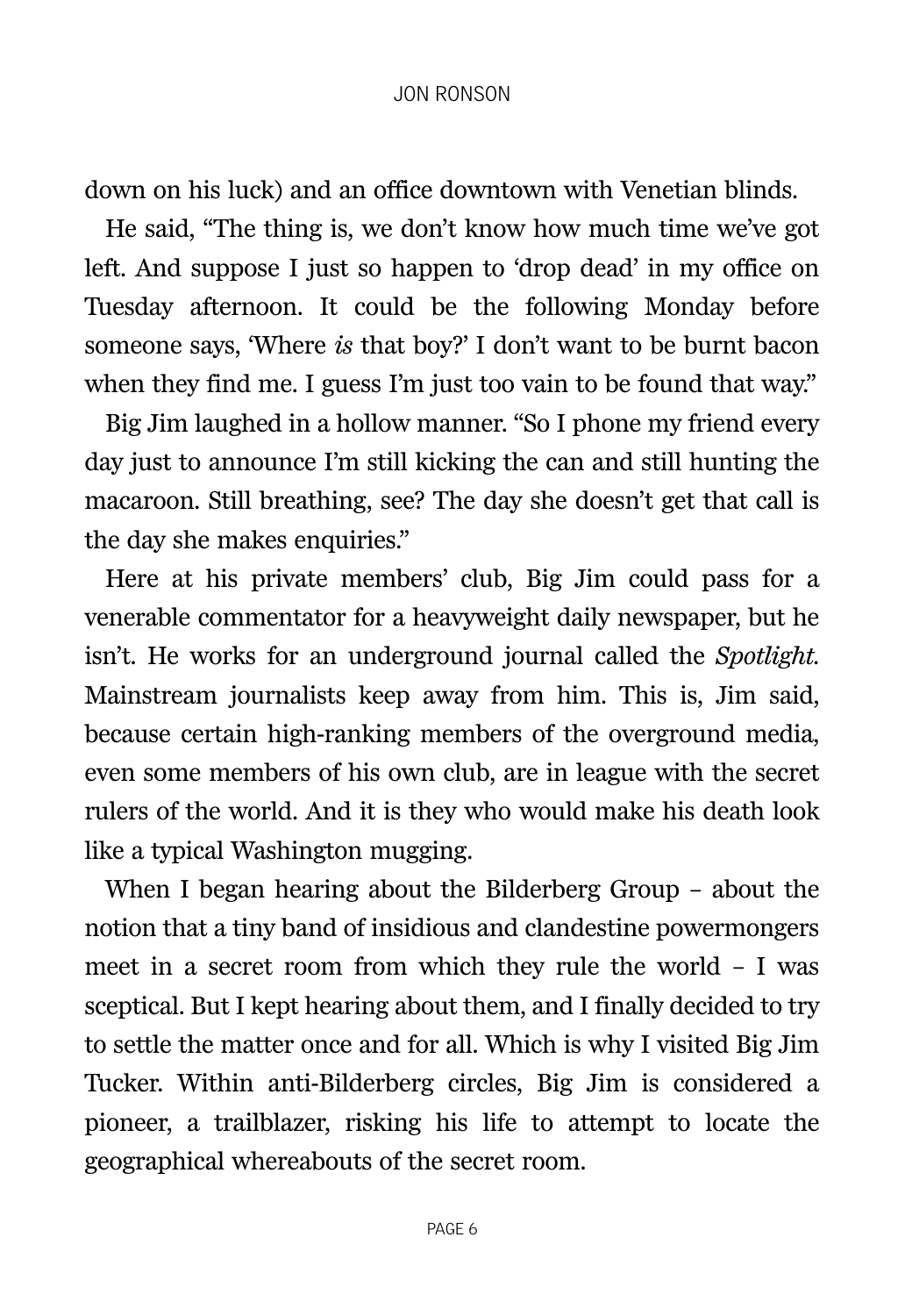"They exist all right," said Big Jim, "and they're not playing pinochle in there." Big Jim Tucker has spent 30 years documenting the facts. He's been after them since the 70s when he first got the hunch that they existed. He abandoned a good career in sports journalism on a big city paper. It has been cat and mouse ever since, he said. Good against evil.

"Those sick luminaries are always on the move," said Jim. "They never come together in the same place twice, so as to evade detection. They only meet once a year, for a long weekend in May or June."

They have been ruling the world in secret since 1954, Jim said, when a man called Joseph Retinger, whose name rarely appears in the history books, decided to create them. One of many mysteries is how Retinger – a Polish immigrant employed as secretary to the novelist Joseph Conrad – had the wherewithal and the contacts to organise such a mighty endeavour. Their first meeting took place in the Bilderberg Hotel, Holland, which is why the secret rulers of the world go by the name of the Bilderberg Group. Big Jim said that I happened to have caught him at a very good time. He was ready to take things further, to turn up the heat and cause some trouble.

"So you've actually managed to obtain the address of the next Bilderberg meeting?" I asked Jim.

"Yes, sir," he said.

"You know *exactly* where it is?" I asked.

"Yes, I do," he said.

Big Jim said he fully intended to thwart their security and barge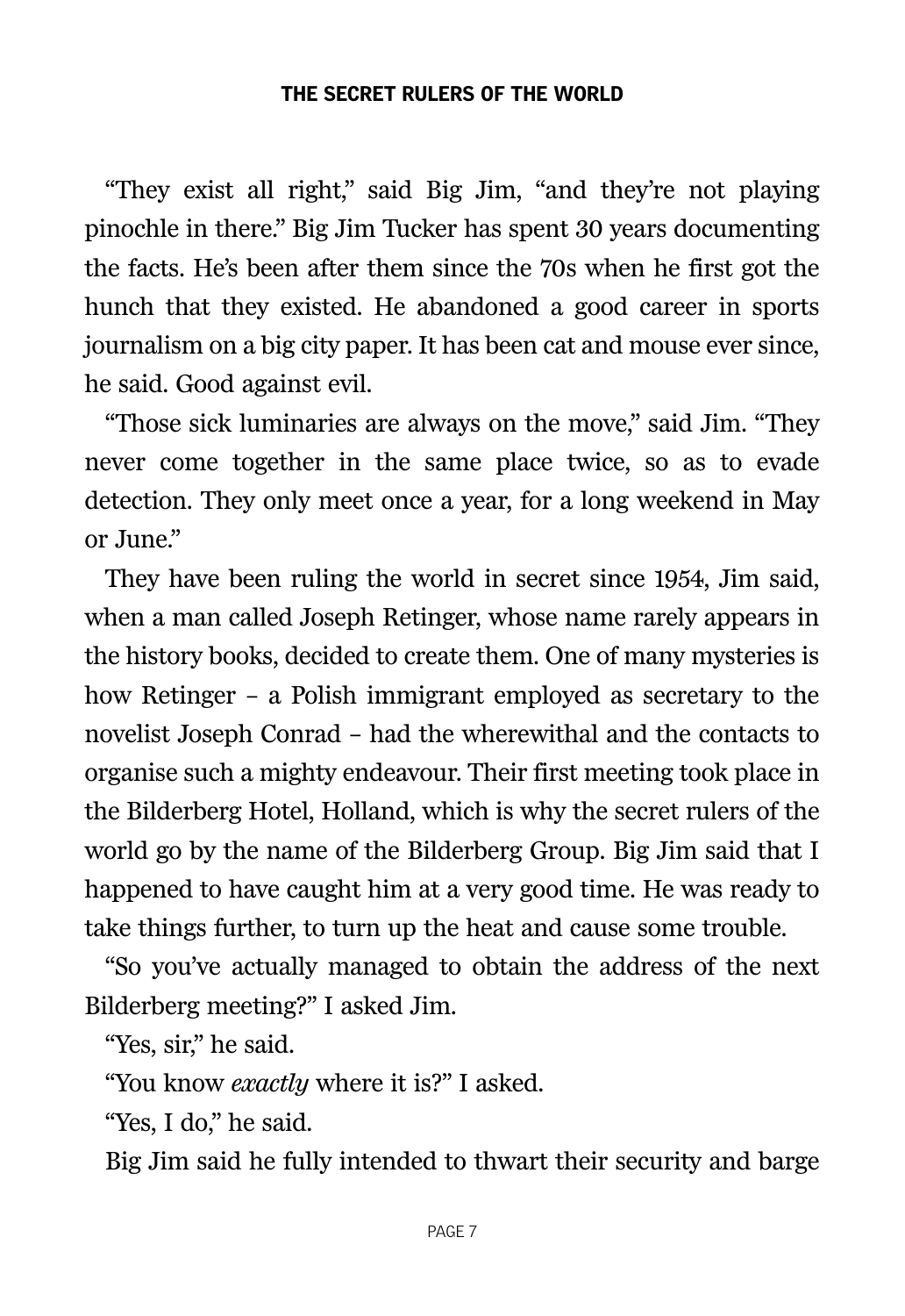#### JON RONSON

in unannounced to catch them red-handed going about their covert wickedness. I was welcome to tag along, he said, "Just so long as you don't step on twigs or fall off walls while we're on the prowl.

"The plan is this," said Jim. "We'll leave Washington on the last day of May, and we'll arrive at the target destination on the Sunday morning. We'll start patrolling that same afternoon. Patrol Sunday and Monday. Develop sources. Waiters, chambermaids . . ."

"So they still meet in hotels?" I said.

"Yes, sir," said Jim. "The chambermaids will be gun-shy at first. They'll know something big and spooky is going on, but they won't know what. But then they'll begin to realise that whatever's happening at their hotel is evil. And that's when they'll open up."

"So what else will we do on the Sunday and Monday?"

"Scout around the resort. Figure out ways to penetrate." "Scout around looking for what?"

"Where the short wall is," said Jim. "Where the big drainpipe is." "So we'll actually be climbing up drainpipes?" I asked.

"Climbing up drainpipes," said Jim, "trying not to sneeze or cough or step on twigs. Trying to avoid the guard dogs."

"What's the name of the hotel?"

"I've – uh – got it written down here somewhere," said Jim. He riffled through his pockets. "Here it is. The Caesar Park golfing resort, Sintra, Portugal."

I looked quizzically at Jim. "Are you *sure* about all of this?"

"They are evil and their evil occurs in the dark shadows," replied Jim, emphatically. "Behind closed doors. Ruling the world from a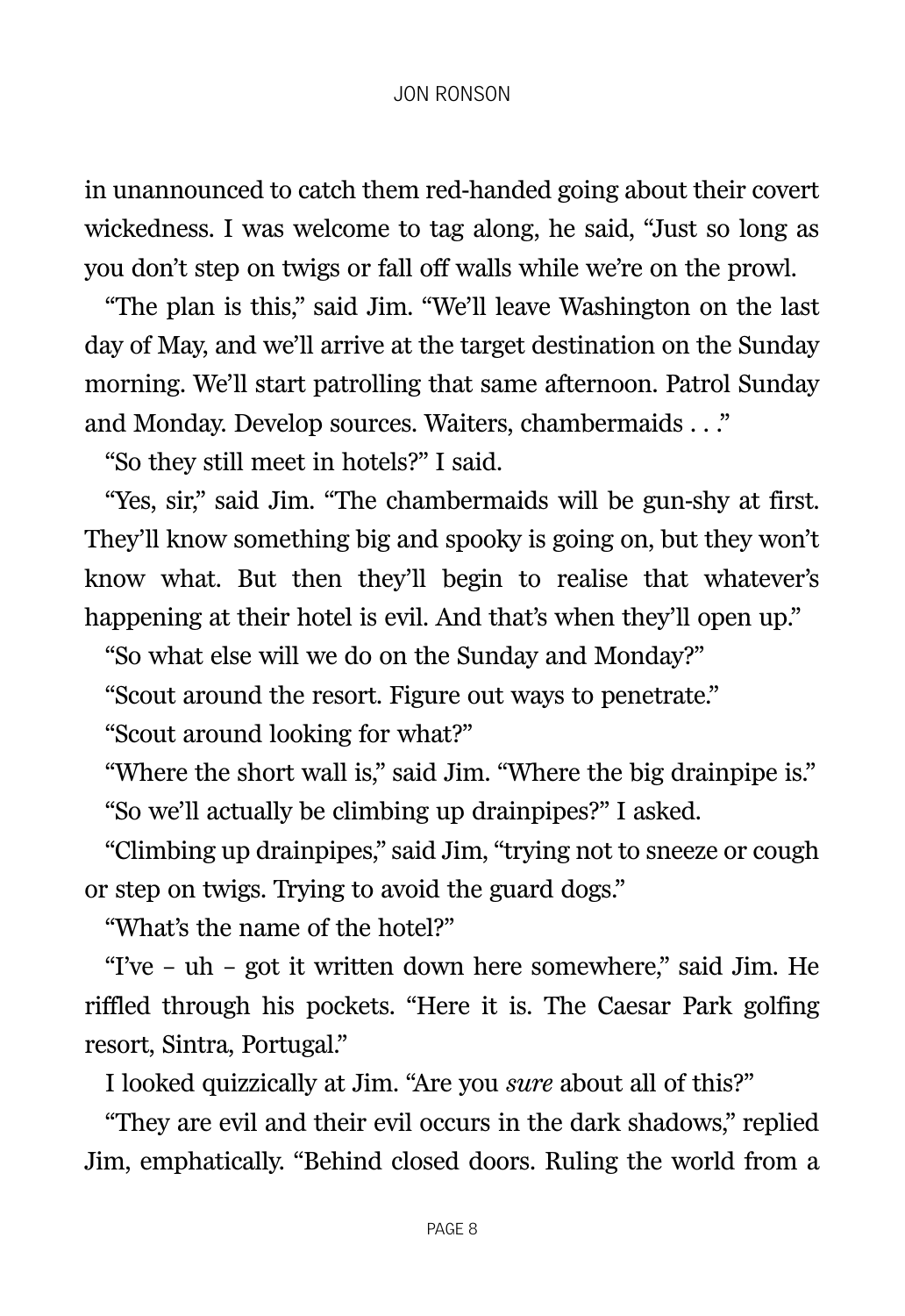room. Imagine that. Let's get a drink."

Jim took me to the Men's Bar upstairs. We drank beers and watched sport on the TV above the bar. Framed front pages of big news stories of days gone by lined the walls. "War in the Persian Gulf!" "Thatcher Resigns!" Jim said that both acts were orchestrated by Bilderberg. "Margaret Thatcher is one of the good guys," said Jim. "Bilderberg ordered her to dismantle British sovereignty, but she said no way, so they had her sacked."

Big Jim said he once found himself at a drinks party with Thatcher and he took the opportunity to sidle up to her. "How does it feel to have been denounced by those Bilderberg boys, ma'am?" he growled. She whispered back that she considered it a "great tribute to be denounced by Bilderberg".

I considered the significance of the endeavour we were about to undertake. For the other people I had met, Bilderberg was an inviolable almighty. Big Jim was the first man to have the tenacity to discover the address, and to plan on going in, and damn the consequences. This might change everything. Jim wouldn't tell me how he discovered the room's whereabouts, but a few moments later, as we sat at the bar, a tall man with a moustache bounded over and cheerfully introduced himself to me as Jim's mole from inside Bilderberg.

"I'm an accountant," he explained. "Some very big clients use our firm. One guy happened to mention to me that he was on his way to somewhere near Lisbon in June for a very private meeting."

Jim appeared a little annoyed by his mole's instantaneous candour,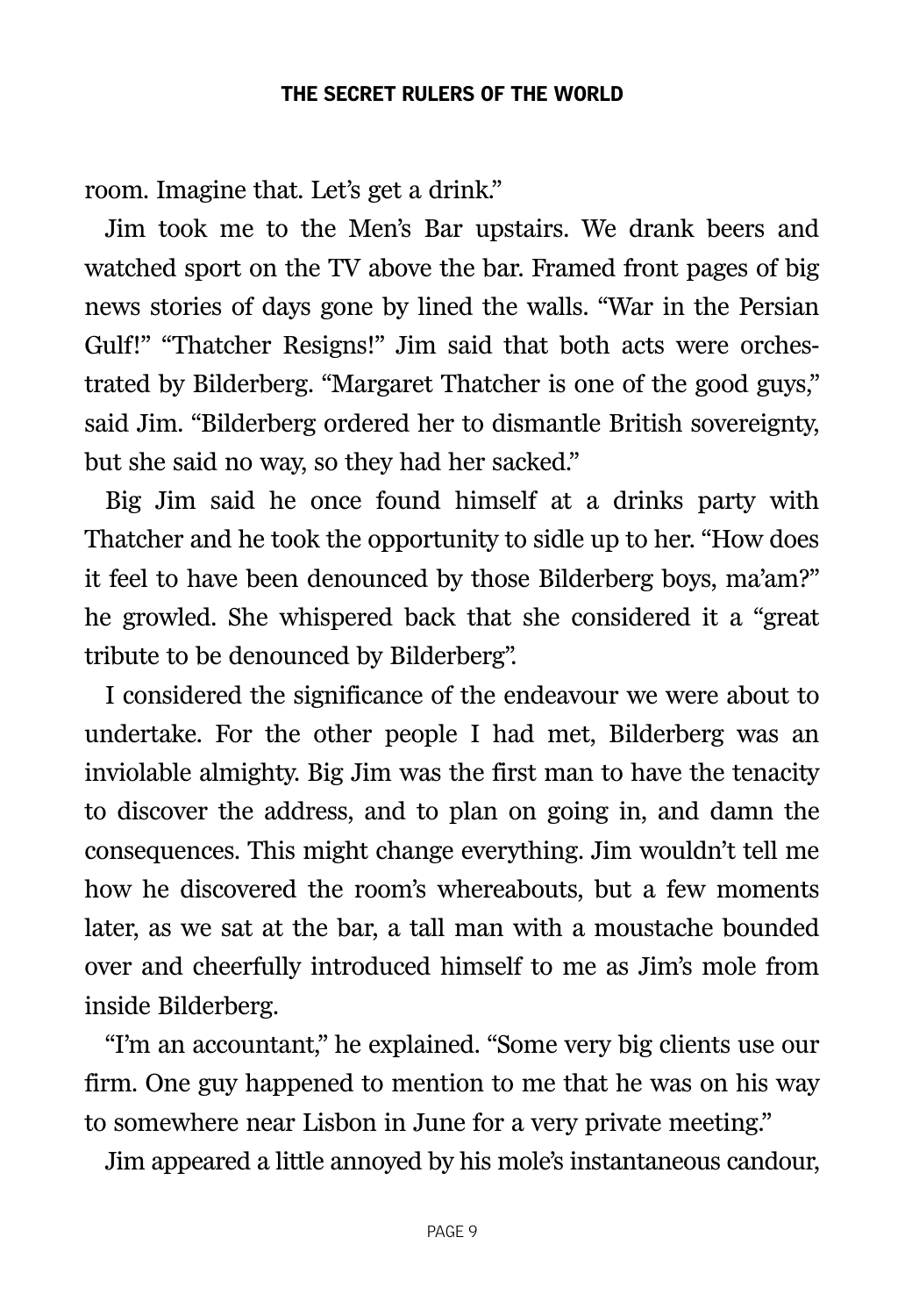but then he shrugged and joined in with the story. "We know," said Jim, "that the Bilderberg Group always meet in May or June."

"So Jim," said the mole, "started telephoning every five-star hotel near Lisbon."

"They always meet at a five-star hotel with golfing facilities," explained Jim.

"Always golfing facilities?" I asked.

Jim picked up on my subtext at once. "Believe me," he said, "they're not there to play golf. They're too busy starting wars."

"They may play golf when they're *there*," clarified the mole, "but they're not *there* to play golf."

"Okay," I said.

"So," said Jim, "I finally got around to calling a hotel up in the hills, and I said to the receptionist, 'I've been invited to the Bilderberg conference in June, but I'm afraid I've been very silly and lost my invitation. Could you confirm that this is the correct venue?' And she said, 'Why, of course, sir. Oh yes, sir. This is exactly where you're supposed to be, and we're very much looking forward to serving you."

Jim and his mole laughed. A nearby barfly heard their laughter and came over to join us. Jim and his mole stopped laughing. They turned their backs on the new guy and myself. There was a moment's awkwardness.

"So what's all this about?" asked the new guy.

"Well," I whispered, "that big old man in the trilby has tracked down the tiny group of people who rule the world in secret. Anyway,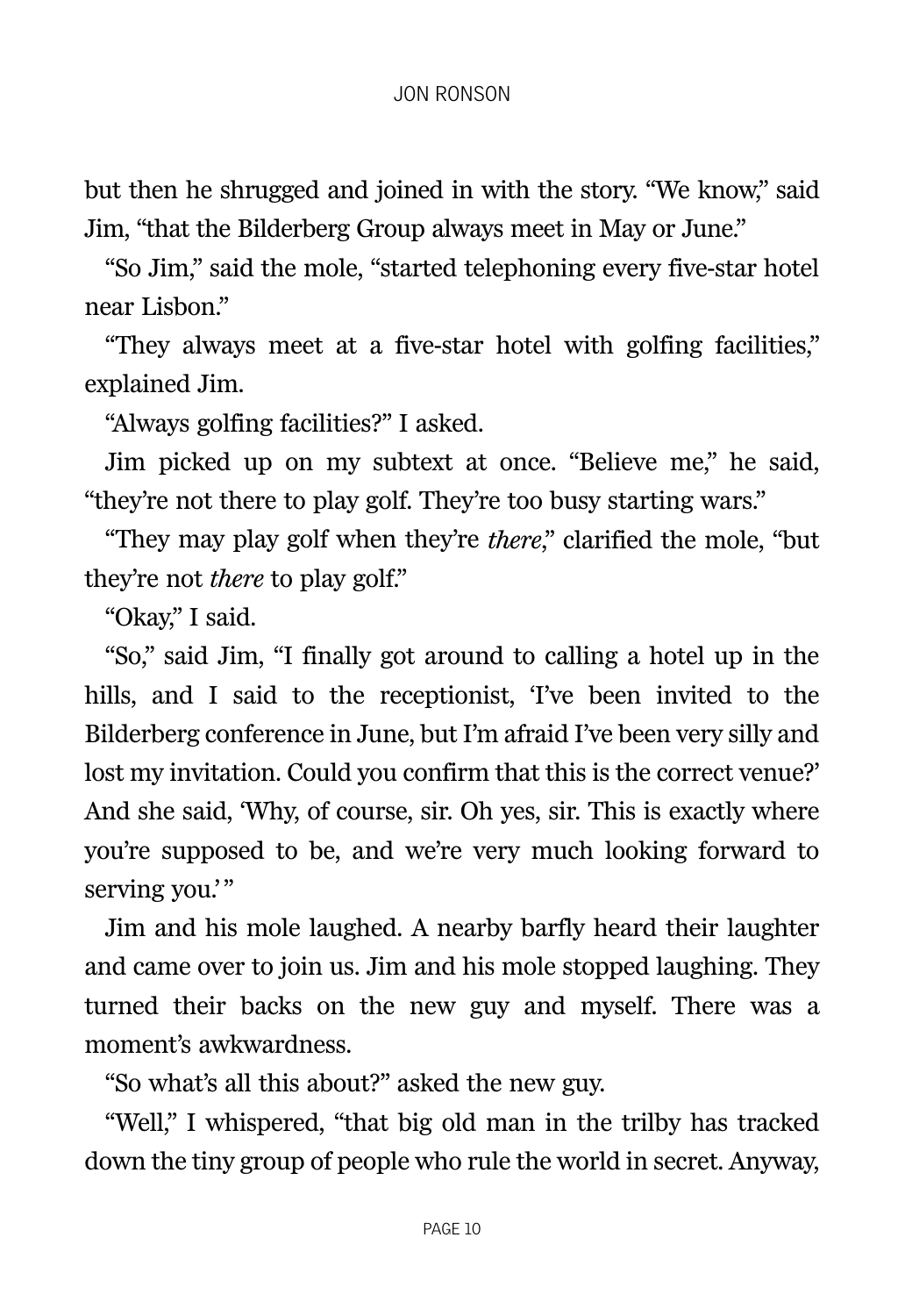the two of us are going to Portugal next week to confront them."

"Oh, right," he said, unimpressed. "What do they do, these secret rulers of the world?"

I shrugged. "Everything, I guess," I said. "They're called the Bilderberg Group."

"Can't say I've heard of them," he said.

"Jim's dedicated his life to exposing them," I said.

"It's not so surprising that I've never heard of them," said the new guy. He scanned the room. Every bar stool was occupied. Retired newsmen in suits stared into their beer glasses. The Men's Bar seemed to be where the Washington press corps went when there were no more deadlines, no stories left to file. "It's not so surprising," he said. "Pretty much everyone here has dedicated his life to something or other that nobody's ever heard of."

The next morning, Jim took me to the office of the *Spotlight*, just around the corner from Capitol Hill. It is pristine from the outside, gleaming white, on a lovely tree-lined street. But it is dark and dusty inside, and there are boxes everywhere. He introduced me to Andy, his editor. We sat in the courtyard and drank iced tea. "Jon," said Jim to Andy, "thinks those Bilderberg boys are just playing pinochle in there."

"Well, first off," said Andy, impatiently, "you get a lot of people, including newspaper editors, who say there is no Bilderberg Group, that it doesn't even *exist*."

"They've kept the vow of silence like they're going to nun school," said Jim.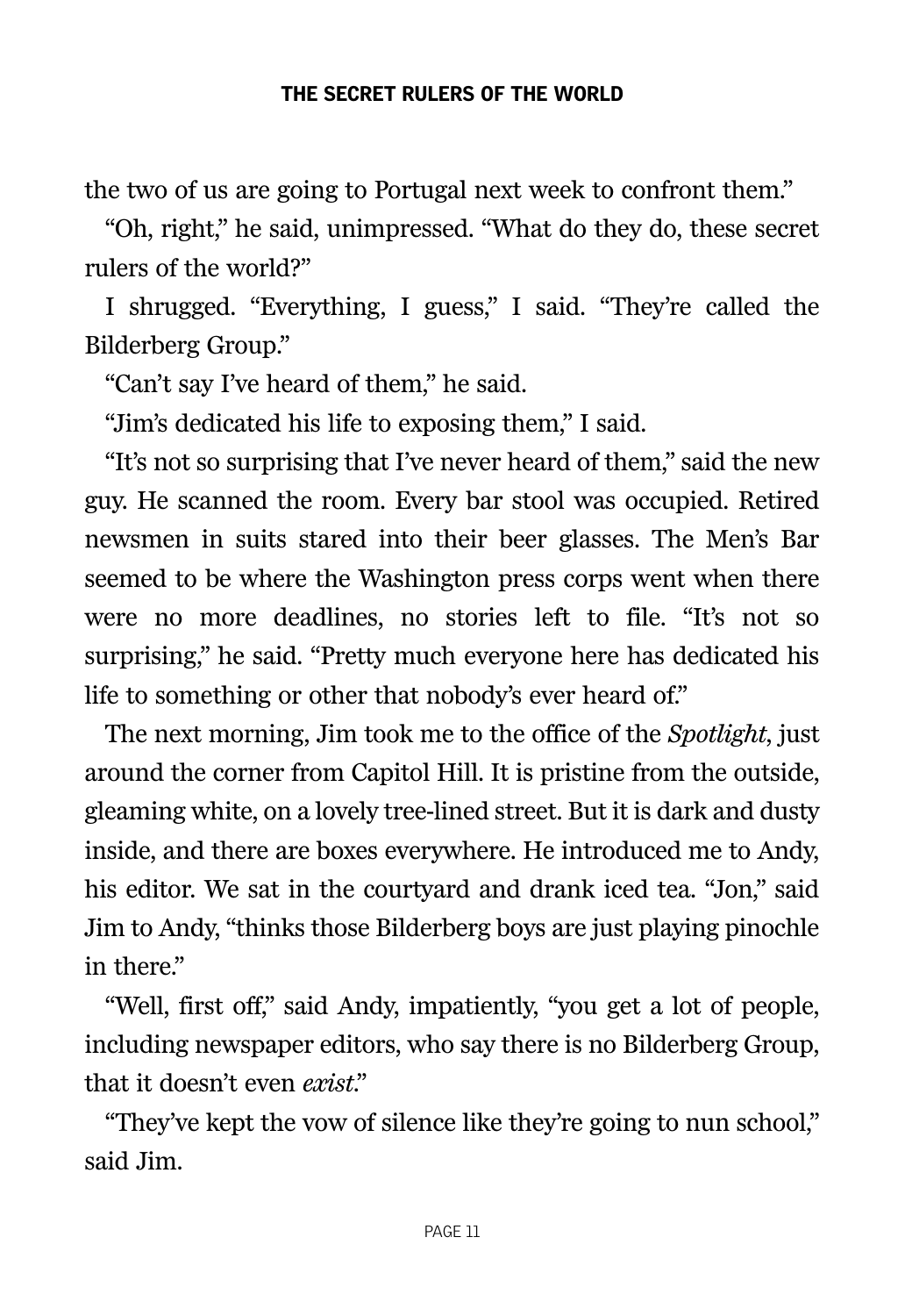"This is after you've had Prince Charles attend," said Andy. "This is after you've had Bill Clinton attend. And still people say it doesn't exist. Not that it's just a social meeting, but that it doesn't exist."

"If they're just going to play golf and swap lies and chase girls," said Jim, "why the armed guards? Know what I'm saying?"

"They exist all right," said Andy.

"Prince Charles and Bill Clinton," explained Jim, "are small-fry. The rulers of the world are the ones who *do* the inviting. The steering committee. Clinton was just a small-fry from somewhere called Arkansas when he got his invitation back in '91. Yeah, they had big plans for that boy."

"You be careful," said Andy. "You're dealing with dangerous forces."

\*\*\*

"MOTHER," SAID BIG JIM TUCKER, "your dutiful son is playing hunt the macaroon at the Paris Hotel, Portugal, Monday morning, 10.30am, thank you."

It was a week later, and our first working day in Portugal. Our plan was to scout the target five-star golfing resort situated six miles north, develop sources and look for the short wall and the big drainpipe in preparation for the midnight penetration later in the week. Jim lay back on his bed. Our hotel was built on a busy roundabout. The ocean glistened in the distance, beyond a railway track and a couple of main roads. Even up here on the sixth floor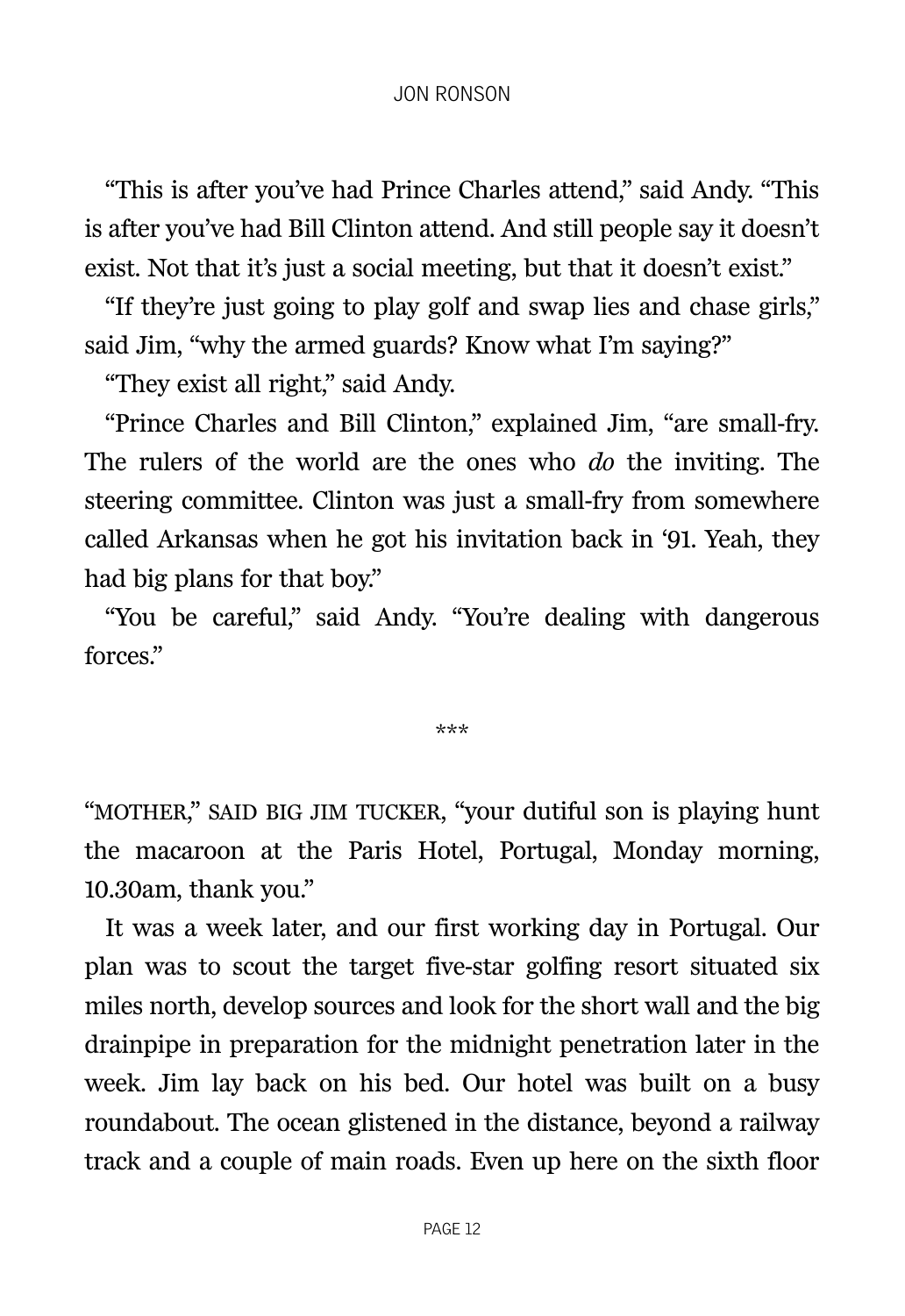you could hear the never-ending roar of the traffic.

"Unlike the Bilderberg luminaries," said Jim, ruefully, scanning the dirty walls of this bad hotel, "some of us are working on a tight budget." Jim lit a Camel. He is a large, elderly man, and I am not athletic. Our agility levels were impeded by our smoking habits, and we wheezed in the Portuguese heat. I was unsure as to how successful the two of us would be in climbing up drainpipes. I pictured slapstick scenarios that would be hilarious to onlookers but not to us.

Jim was acting breezily, but I could sense his nervousness. "I'm a quarterback," he said, "gearing up for the Superbowl."

By Jim's reckoning, the Bilderberg Group was not scheduled to arrive in Portugal until Wednesday night. He said he had heard reports that their private security guards had already set up camp at the Caesar Park and were planning to operate a shoot-to-kill policy for all penetrators. This somewhat diminished the potential for slapstick hilarity. I was not feeling cocksure.

We had that morning fruitlessly scanned the news-stands for references to the meeting. "Surprise, surprise," growled Jim. "Media black-out."

There was, however, one notable exception. The *Weekly News*, a tiny English-language parish newspaper, circulation 8,000, for Algarve tourist workers and regular English visitors such as Sir Cliff Richard, had gone big on the story. Very big: *"As speculation on the internet runs rife, the News checks it out and it does seem that . . . secret world government group is meeting here!"*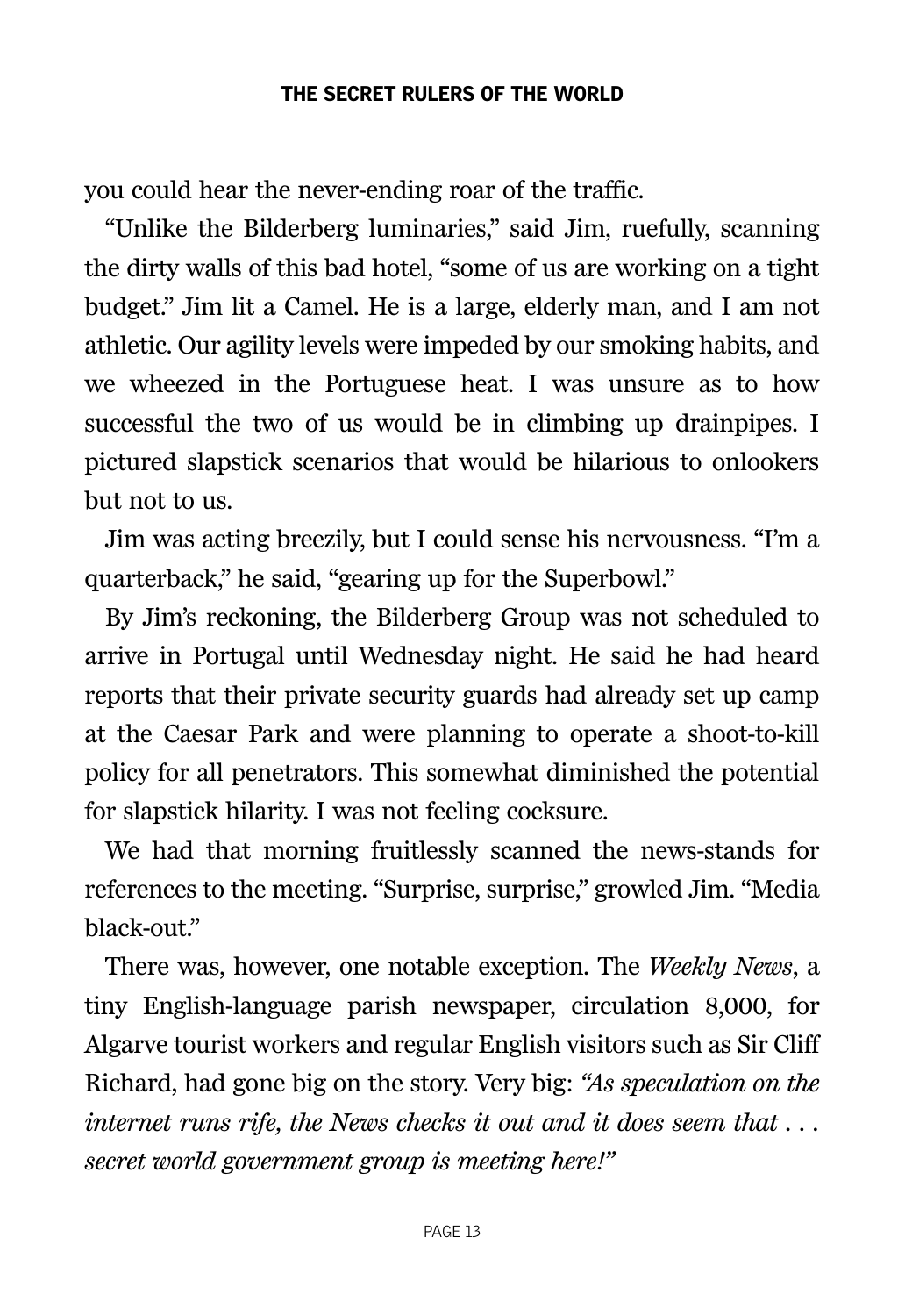#### JON RONSON

The *Weekly News* made me feel less vulnerable down here on the ground. Jim said he wanted to touch base with its editorial team later in the week. "If the *Weekly News* boys can help us expose those Bilderberg jackasses," he said, "I'm all for pooling information."

I had rented a car from Budget. We drove into the mountains, away from the boisterous, good-time package-tour Estoril, towards the more serene and ancient pastures of Sintra, seven miles up the road. On the way, we discussed cover stories in case we incurred suspicion. We elected to be holidaymakers, getting a drink at the poolside bar because we'd heard so many good things about the resort, which was undoubtedly the finest around.

The Caesar Park is situated three miles from the main Estoril-Sintra road – two and a half miles down a narrow country lane, through the wilderness of a national park, followed by another halfmile private driveway. It became evident, as we approached the big peach gates that led into the resort, that the midnight penetration would be an even more formidable task than we had anticipated. The hotel is surrounded on all sides by dense undergrowth and sheer mountains.

Jim silently pondered these obstacles from the passenger seat. He photographed the mountains. We drove through the gates (the gatekeeper let us in with a wave) and down the half-mile-long driveway. And then the hotel appeared – a peach-coloured resort of purpose-built luxury.

"The civilians haven't been shifted out yet," muttered Jim, as we left the car and wandered towards the colossal marble reception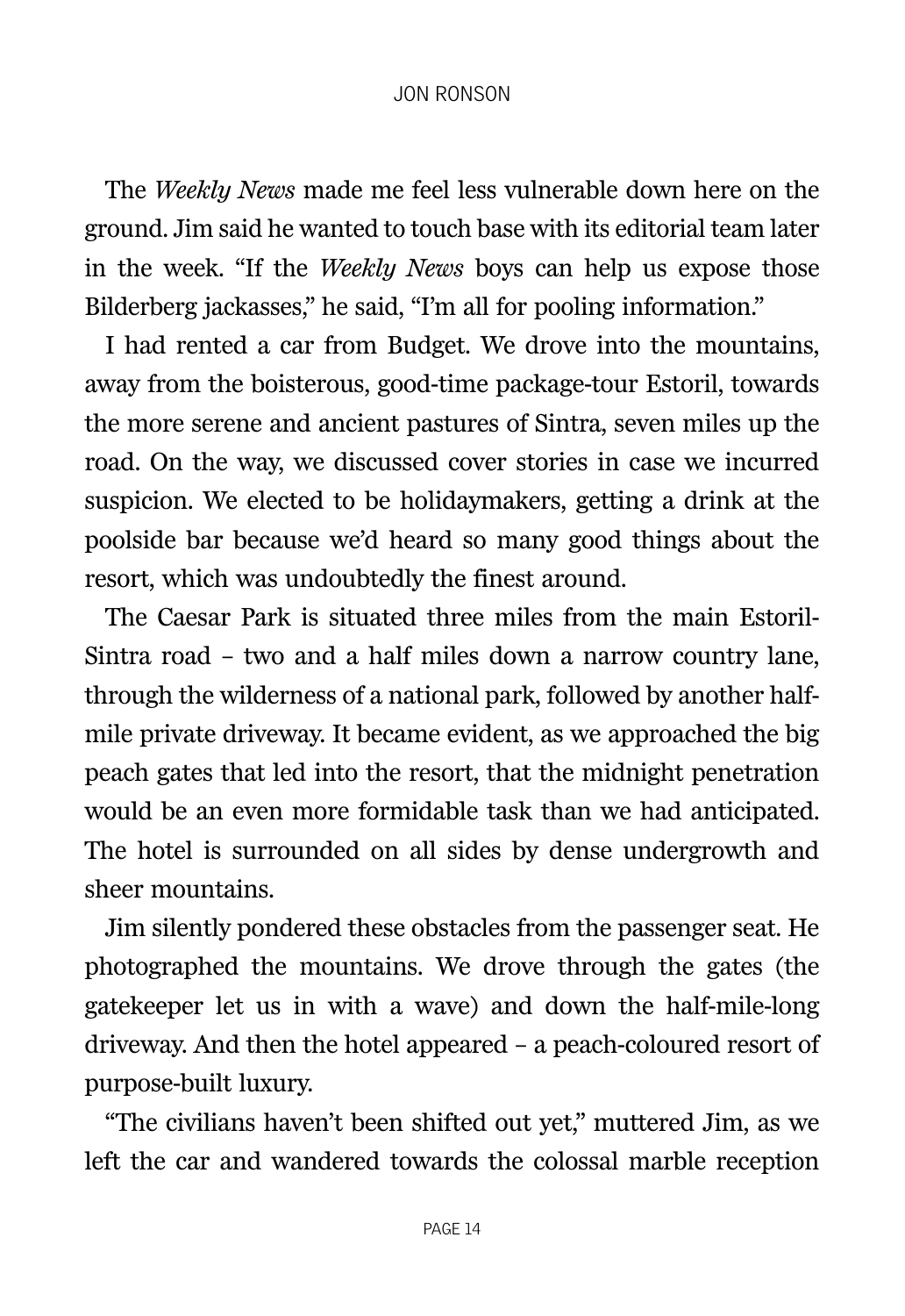area. Jim whipped out his camera and photographed the tourists. These photographs would later appear in the *Spotlight* as "unaware civilians".

We were not inconspicuous, Jim and I, strolling around the Caesar Park in our open-necked shirts. We were, in fact, an unlikely holidaymaking duo. At a very big push, Jim could resemble a benevolent, wealthy, southern sugar daddy and I his gawky, early-30s toy-boy. But I doubted the persuasiveness of the scenario. "I don't think," I murmured, as we wandered out to the swimming pool, "that the holidaymaking cover is a convincing one. I think we should think of something else."

"We're salesmen," said Jim. "We're just salesmen getting lunch." "What do we sell?" I asked.

"We don't like to talk business when we're having lunch," said Jim. We sat on stools at the poolside bar. Unaware young women sunbathed in bikinis.

"Ma'am," said Jim to a young passing waitress, bowing slightly, his newshound trilby now replaced by a tourist's straw sunhat, "I'm a little confused. I tried to book a room here for Thursday, and they told me that the whole hotel had been closed down for some big meeting. Must be a pretty damned big important meeting if you ask me . . ."

The waitress shrugged. "I don't know," she said. She smiled slightly and left us.

Jim got out his notepad. He wrote notes and then he read them out to me: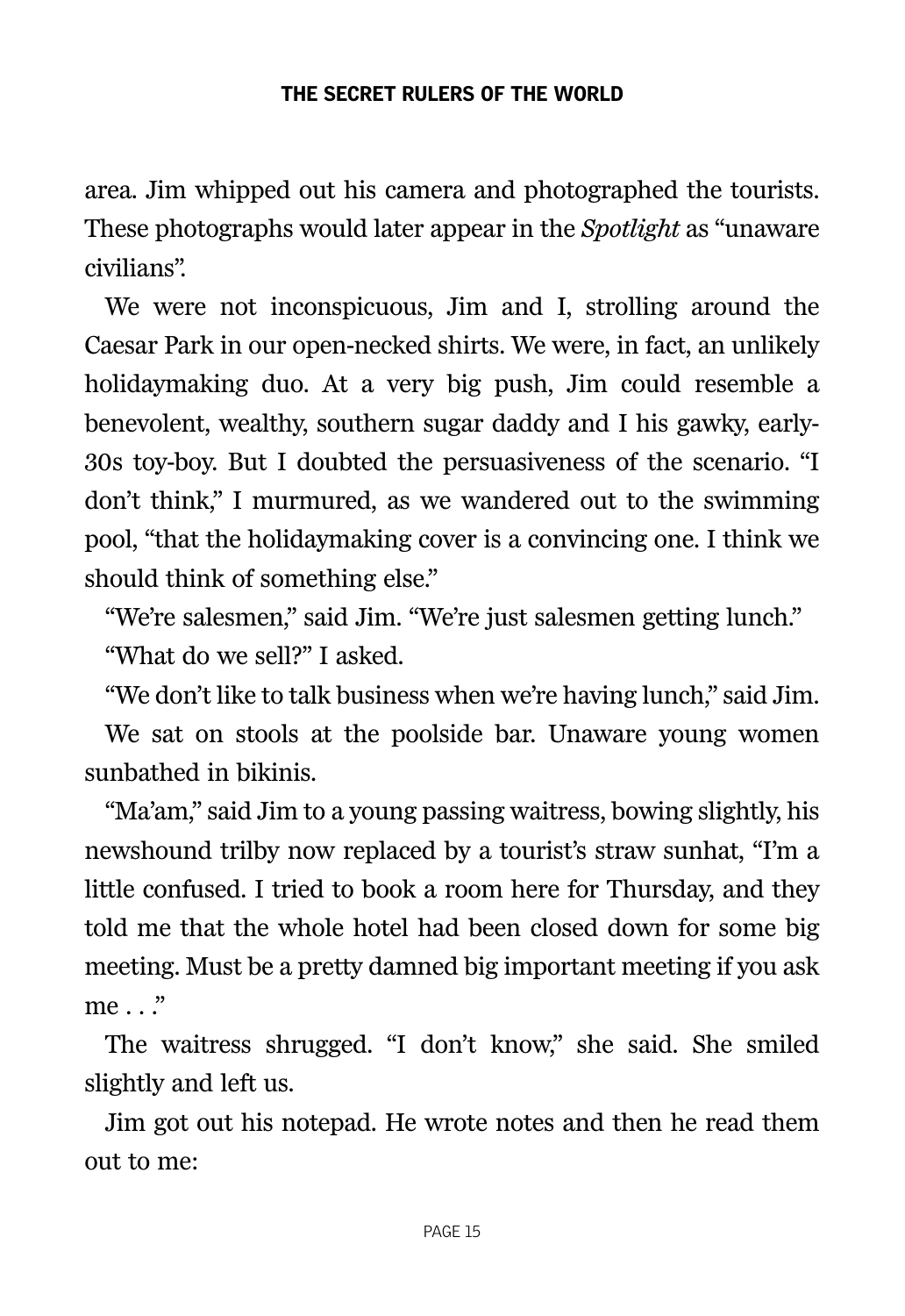### *Dateline Portugal*

*Tension filled the air inside the posh Caesar Park resort on Monday. At the poolside bar, the pretty barmaid's face filled with tension when asked to speculate on the big important meeting taking place from Thursday. She shrugged her shoulders and feigned ignorance, but the tension on her face spoke volumes.* 

Jim put down his notepad. "Is that accurate?" he said.

"I don't know," I said. "We may be imbuing her with our own feelings of tension."

"Still," said Jim, finishing his iced tea, "now we know what the drinks of the rich taste like."

We paid and patrolled the resort some more. I was disappointed with the Caesar Park, its Eurotrashy aircraft-hangar spaces, its cold approximation of luxury. The lobby shops have names such as "Fashionable". I would have assumed that Bilderberg would meet somewhere classier. Jim explained that I still hadn't quite got it. They are not there for classy holidaying. They are there to start wars. Also, Jim added, there is a finite number of international hotels that can transform themselves into walled fortresses, that have their own helicopter pads and nearby military air bases.

Jim and I split up. I looked at the prints on the wall outside the upstairs bar. A half-hour passed. I wandered aimlessly through the lobbies and the bars. There were other aimless wanderers, too: a woman in a red dress and a man in his 30s wearing a tweed jacket.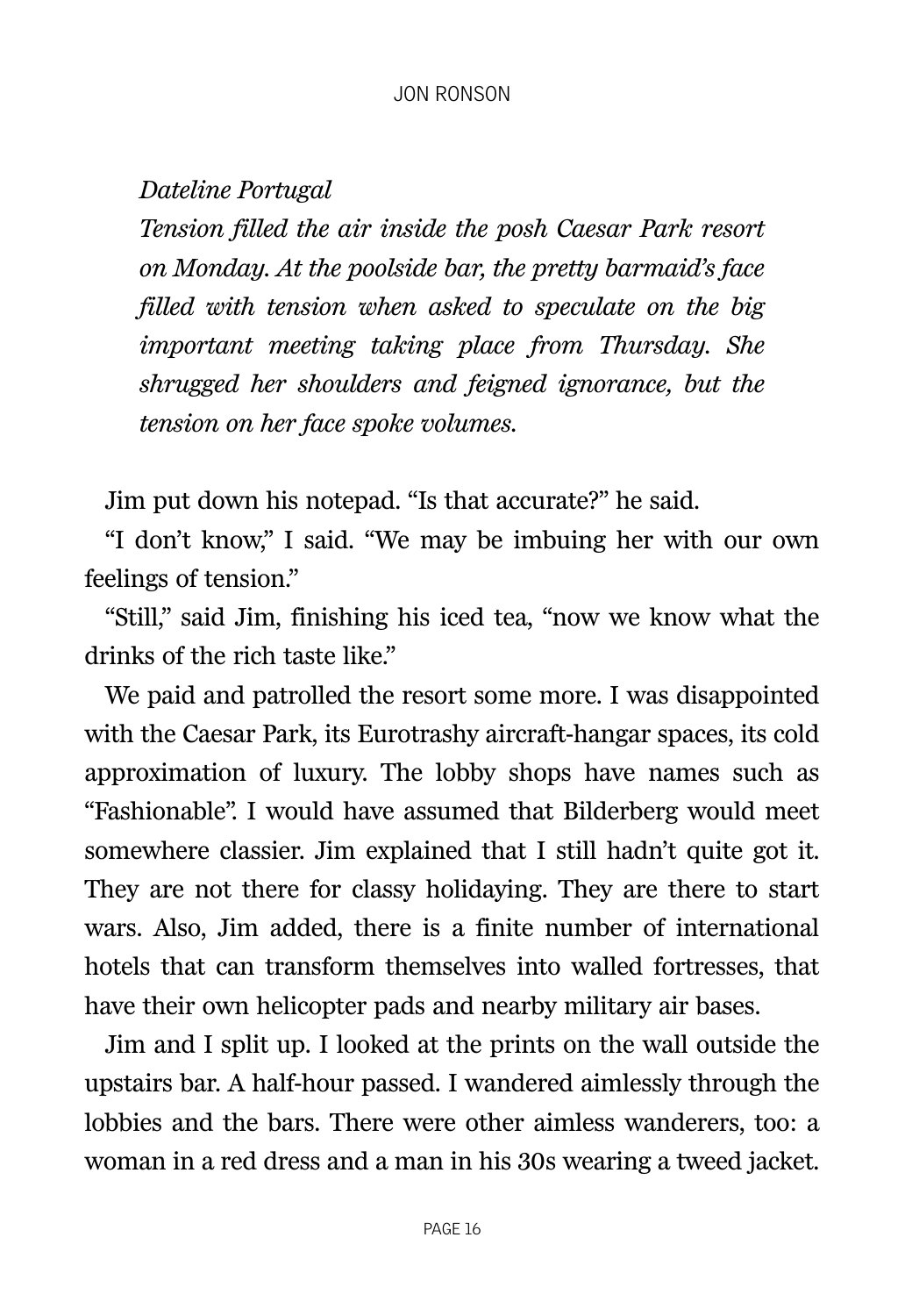It struck me that we all seemed to be wandering aimlessly in some kind of unison, but it didn't cross my mind – right up until the moment that the man in the tweed jacket marched across the room and began questioning me in an angry whisper – that I was being tailed.

"We've watched you for an hour. I'm the hotel manager. You take pictures. You ask questions about some big important meeting. Who are you?"

"I . . ." I paused. Then I clumsily announced, "I'm from England." It was the only thing I could think of. This works, of course, in other circumstances abroad. But it didn't work here.

"What do you *want*?"

I stared blankly at him.

"What is your *business* here?"

I continued to stare blankly. And then another man appeared. This new man was older, with a tan, and he spoke with a smooth European accent. "It's okay!" he laughed. "Everything's fine! There's no problem!" He gave the hotel manager's shoulder a little squeeze. "I am your servant," he said to me. "If there's anything you'd like, please be my guest. Think of this hotel as your home. If I can be of any service to you, any service whatsoever, don't hesitate to ask."

I glanced over with anxiety at the hotel manager, who was now standing a little way off; overruled, slighted and silent. "I mean," he smiled, "what could you possibly be doing here that could cause any harm to anybody?"

"Are you . . ." I paused. There was something indistinctly alarming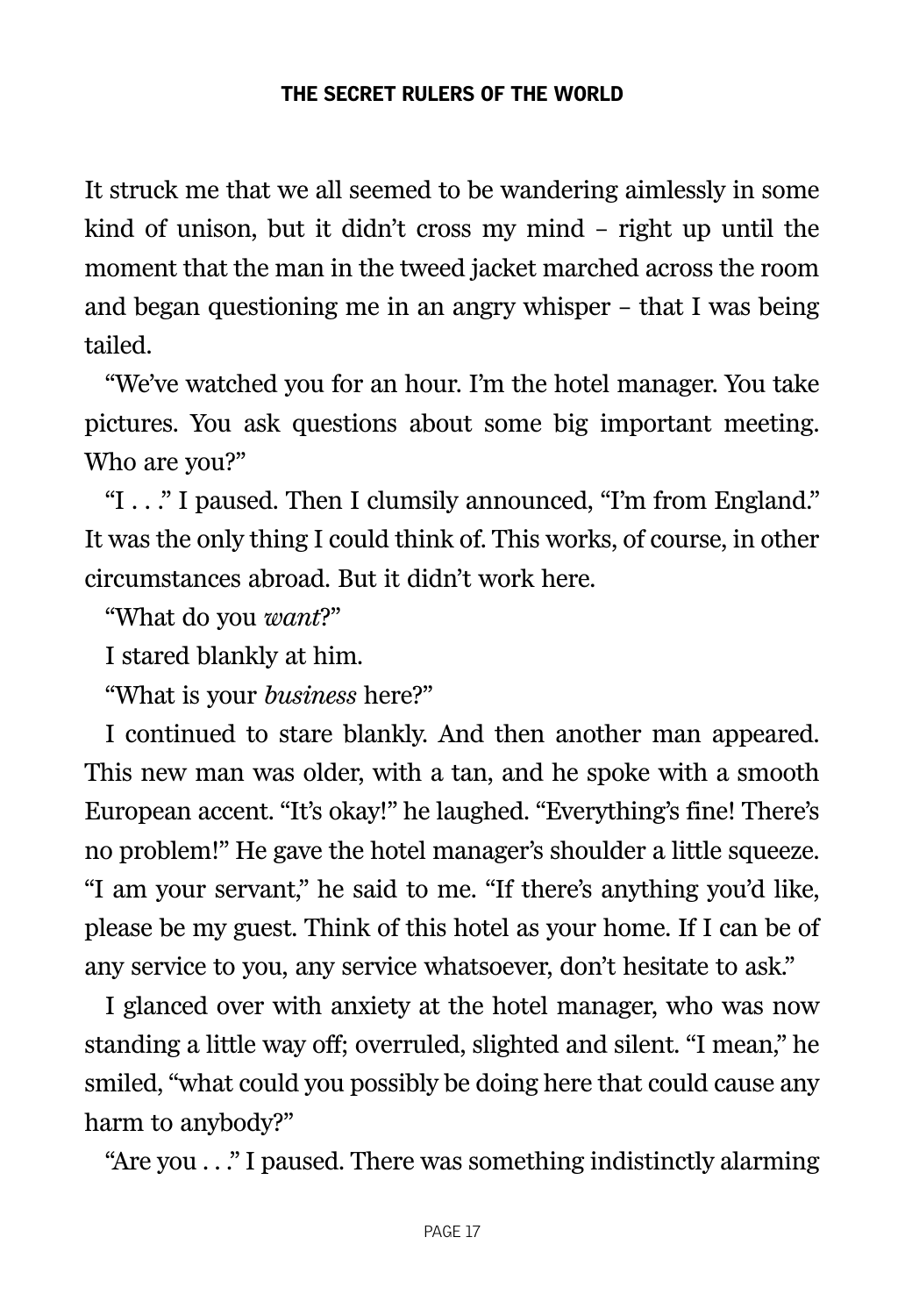#### JON RONSON

about the things he was saying to me. I could not imagine that he really did want me to think of this hotel as my home. So why did he say that? I presume, in retrospect, that the message he was sending to me was: "We have noticed you, you are not welcome, but we are allowing you to leave without incident, just so long as you don't come back." At the time, however, the message I picked up was: "I am extremely sinister and powerful. This is so evident that I can afford to feign generous subservience."

"Are you with the Caesar Park?" I asked the charming man.

"Oh, no," he laughed. "No, I am not with the hotel. So, as I say, think of this hotel as your home. Really, everything's fine and there's no problem. What problems could there be?"

*What problems could there be?* I wanted the young hotel manager to intervene. I suddenly felt that he could be my ally in this situation. But he remained impassive.

"Don't feel as if you have to go," said the charming man, his arms outstretched. "Stay as long as you like. Enjoy the facilities. Have a swim!"

"So if you're not with the hotel," I said, "who are you with?"

"I am with . . ." he paused ". . . another organisation."

"Which is called . . .?"

He laughed and looked at the ground. "Enjoy your afternoon," he said.

I waited for Jim down in the lobby, right by the revolving doors that led outside to the car park. The hotel manager stood nearby, watching me with a constant, even gaze. After five minutes, Jim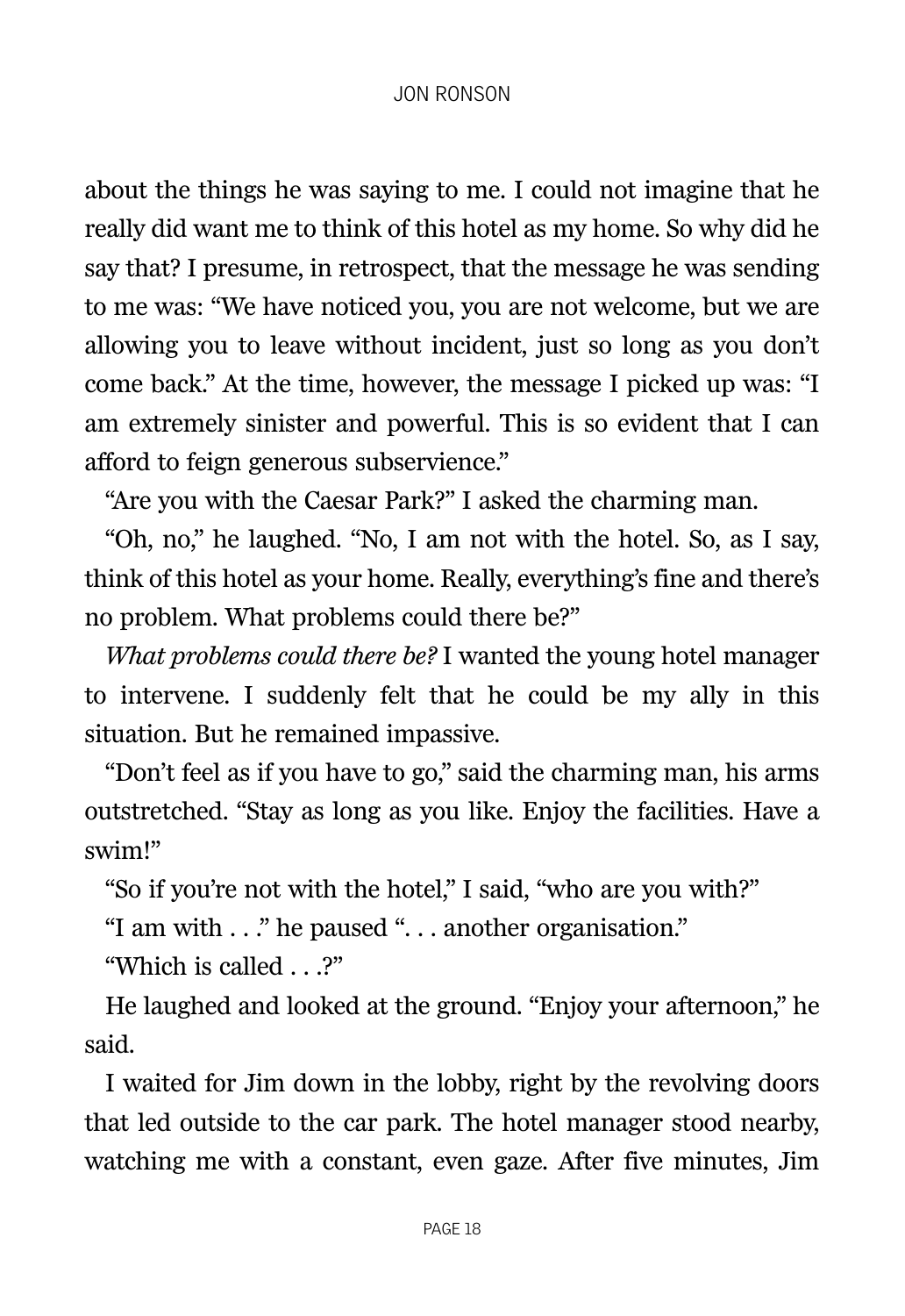ambled towards us. When he noticed the hotel manager, he slowed his gait to the laziest of strolls – a little gesture of southern gentlemanly defiance.

There was something new in the car park now, a dozen police motorcycles lined up by the revolving doors. "The big shut-down is beginning," whispered Jim. He pulled out his camera and photographed the police. "We're lucky," he said. "An hour later, we wouldn't have gotten near the place."

"What did that man say to you?" I asked.

"Oh," said Jim, "he would just love to be of service and provide any help I needed, blah blah blah."

"How can you say blah blah blah?" I said. "That wasn't blah blah blah. That was actually fucking sinister."

"Those Bilderberg boys can be pretty sinister," said Jim. We climbed into our car. I started the engine.

"So I told him that I didn't need any help wandering around the hotel, thank you all the same," said Jim. "Then he asked where we were staying . . ."

"Did he?"

"And I said, 'Oh, just some flea-pit down the road.'"

\*\*\*

THAT EVENING, when I went for dinner, I put a sliver of paper in the crack between my hotel room door and the frame, as I had seen James Coburn do in *Our Man Flint.* Actually, Coburn put a single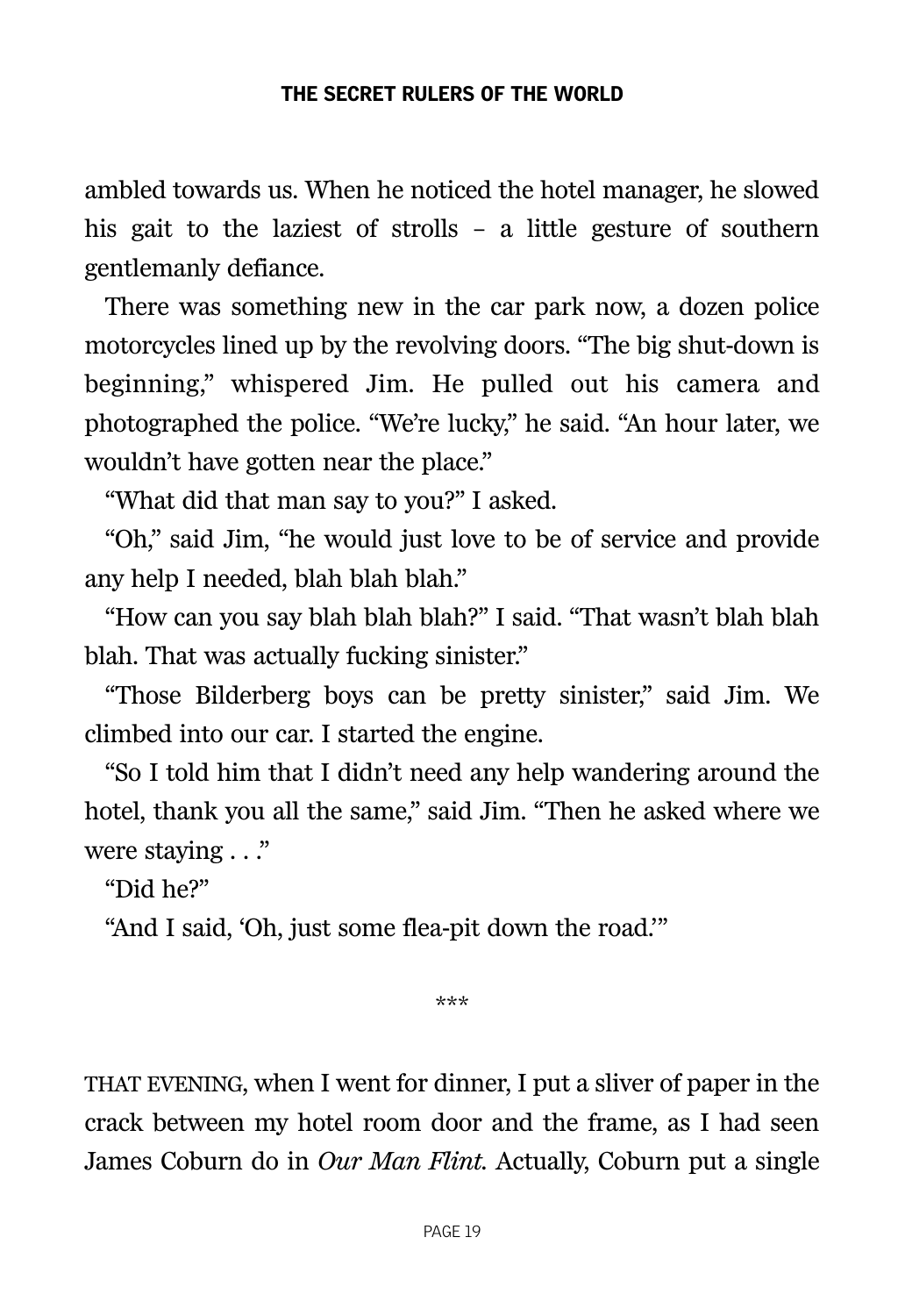#### JON RONSON

hair in his door. But my door crack was too large for single hairs, and they kept falling on to the floor and disappearing into the carpet. I was standing there in the corridor tugging my hair out. So I switched to a sliver of paper. When I returned from dinner, the sliver was still there. There was always a possibility, of course, that they'd taken a look around and put the sliver back where they'd found it. I slept fitfully that night, but nothing happened.

"Mother." It was Tuesday morning. Jim was leaving his regular answerphone message with his friend back in Washington DC to confirm he had not been murdered during the previous 24 hours. "Your dutiful son is playing kick the can in Portugal. Thank you very much." This was supposed to be an easy day. Jim simply wanted to verify that the complete shut-down of the Caesar Park had been accomplished. We would drive up there and be turned away at the gate. Jim would ask why, for the record, and document the response in his notepad. Then we would turn around and drive back to our hotel for a leisurely afternoon by the pool and in the bar.

But this was not to be. We arrived at the Caesar Park to discover no police, no cordon, no shut-down. The gatekeeper lifted the barrier and waved us on with a cheerful smile. For the first time, Jim appeared sidestepped. "That's surprising," he admitted. "That's surprising already."

"Do we drive in?"

"I'm confounded," murmured Jim. "We saw the shut-down begin yesterday. We saw it with our own eyes. And now no shut-down. This is not what's supposed to happen."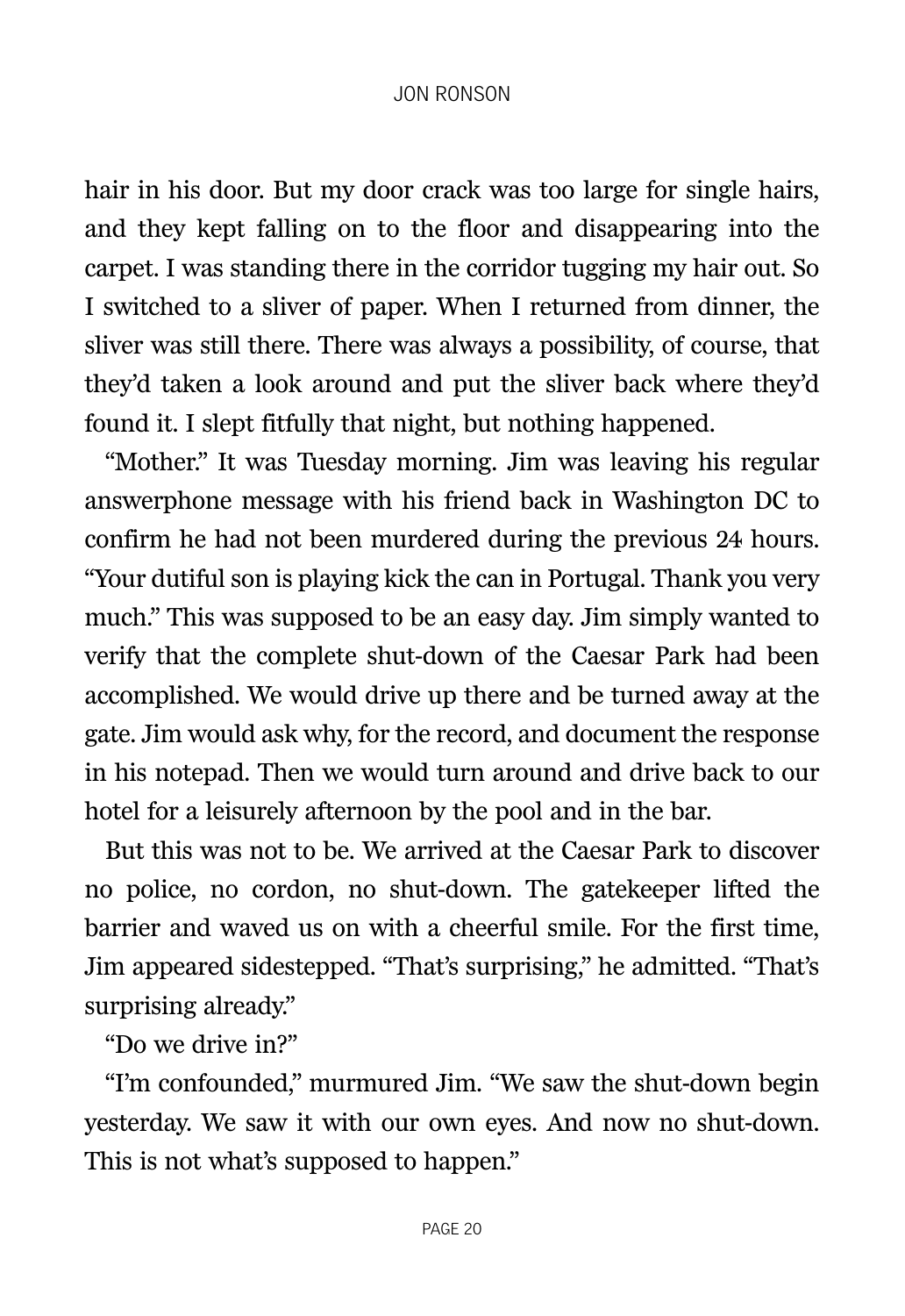The gatekeeper approached the car. "Just drive in," said Jim urgently. Impulsively, I took my foot off the brake and we cruised up the drive. This was a disconcerting new twist. We were venturing into a place where it had been made perfectly clear that we were not welcome, and we didn't even want to be there. We were accidental agents provocateurs, simply because we had been waved on at the gate.

"The hotel is deserted," I said, as we pulled into the car park. "We're the only people here."

"Let's get lunch," said Jim. "Just two guys getting lunch."

We wandered through the now-deserted marble lobby. There were no more civilians. We walked out into the silent grounds and sat at the poolside bar, the only two customers in a hotel designed for thousands. A young waitress appeared.

"Ma'am," said Jim, raising his trilby.

"Sir?" she said.

"What time do you get off work?"

The question seemed to startle her.

"Nine o'clock," she said, cautiously.

"And what bars do you like drinking in?" said Jim.

"There are some nice bars in the village near the cathedral."

"Any bars in particular?" Jim laughed. "Don't worry. I'm buying."

"Just lots of nice bars in the village," she said, evenly.

"That's good information," said Jim. "Thank you, ma'am," he called after her.

He turned to me. "Now we know where the waiting staff drink.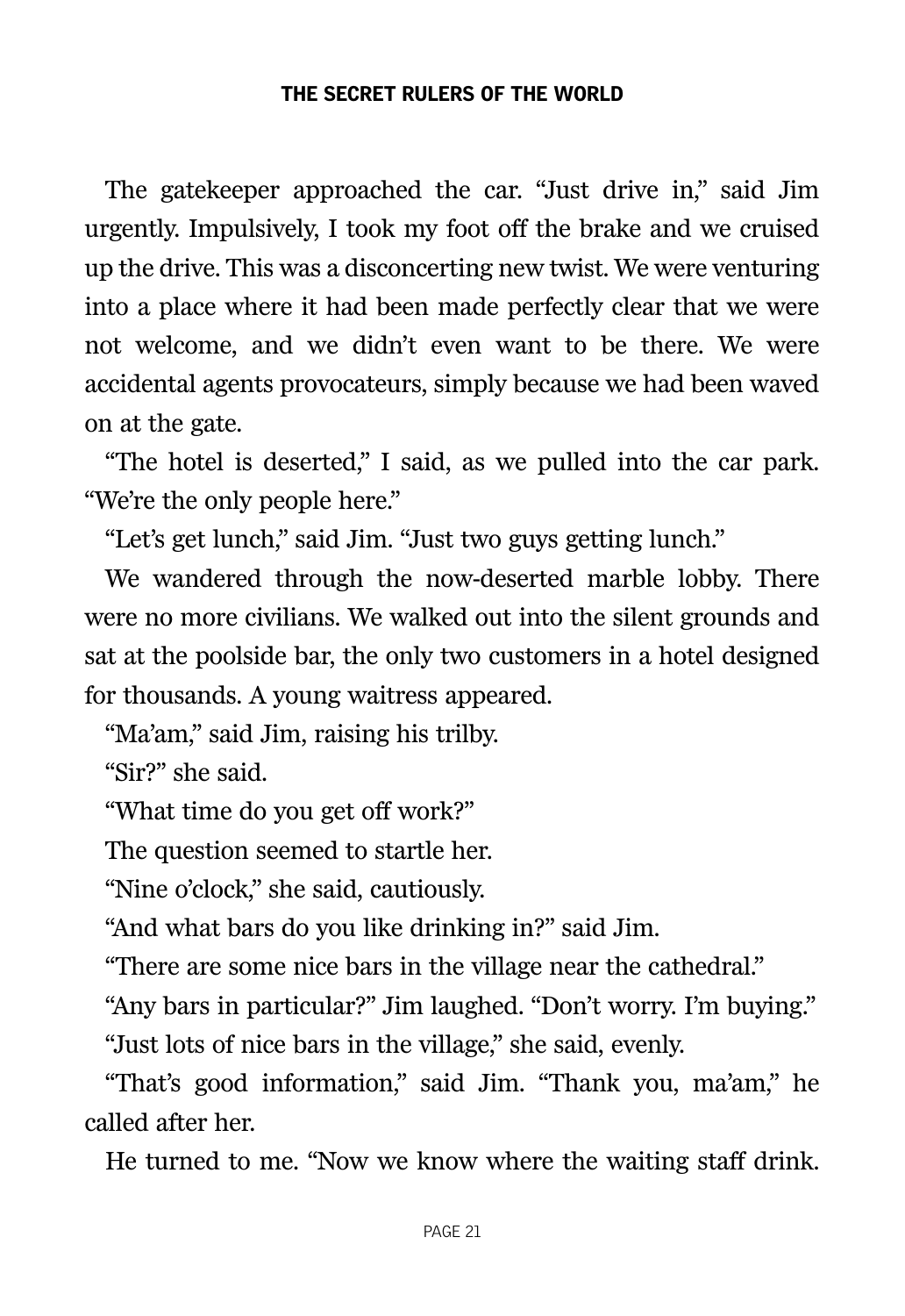Could be good contacts."

"So," I said, "shall we try the bars near the cathedral?"

"Sure," he said.

"Will we go, then?"

"Okay," said Jim.

We walked back to the car and began driving the half-mile towards the exit. I glanced into my rear-view mirror. A dark green Lancia had pulled out behind us.

"Jim," I said.

"Mmm?"

"I think we're being followed."

Jim turned around. "No shit," he grinned. "Don't worry. Once we're on the public highway, they'd be pretty foolish to try anything."

"Okay," I said.

"They're not going to want to have a fat old dead reporter on the side of the road," said Jim. "That's too big a news story."

"Okay," I said.

"But here they could say, 'Oh, we thought they were armed. They looked threatening. We told them to stop but they didn't stop.' Bango!"

"I get the picture," I said.

A flock of geese wandered idly up the drive in front of me. I honked my horn. We finally reached the peach gates.

"You watch," said Jim. "He'll turn around now. He's done his job. Poor fool."

But the Lancia didn't turn around. It began to follow us down the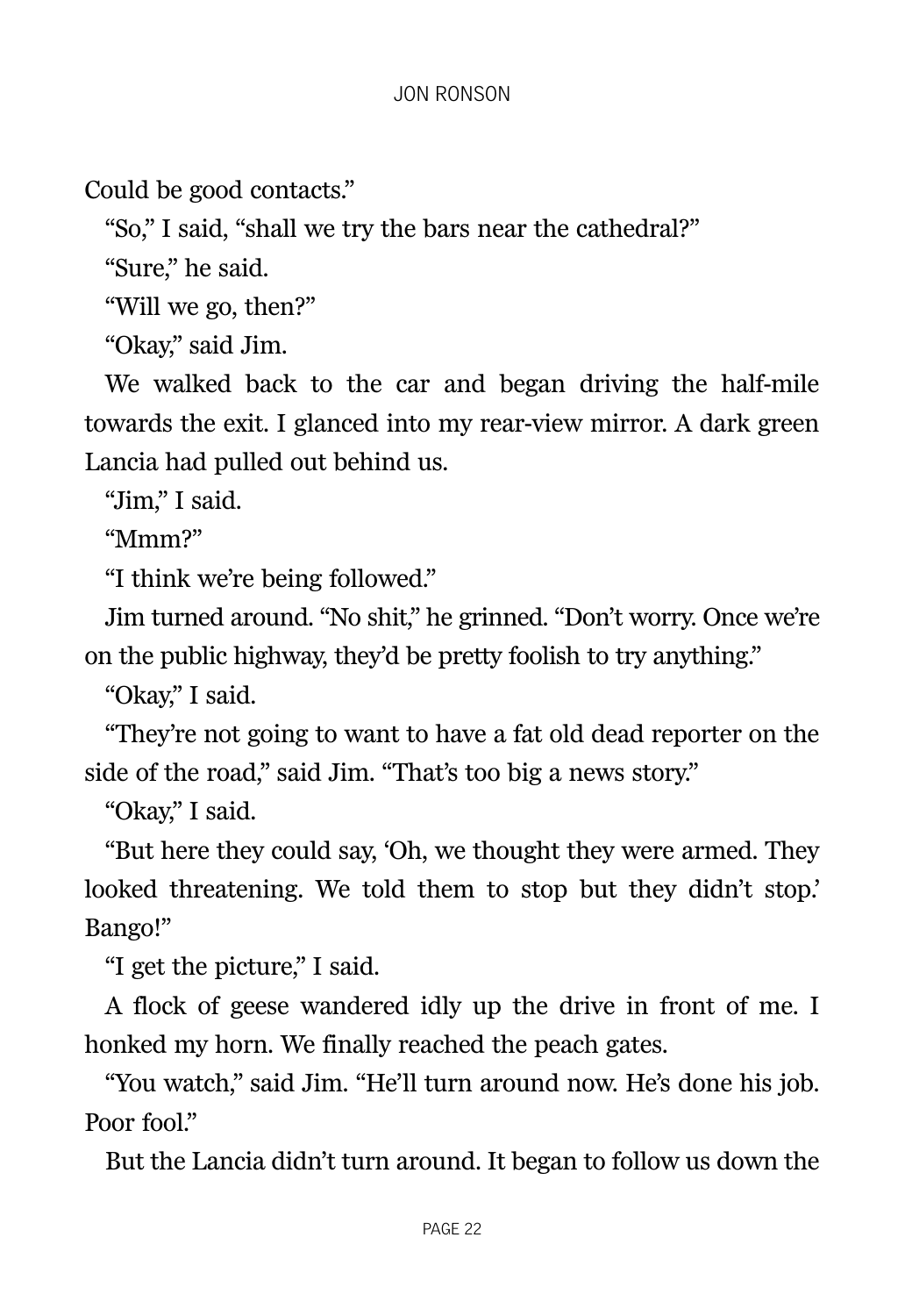deserted lane. "Uh oh," said Jim.

\*\*\*

"BRITISH EMBASSY."

"Okay," I said, "I'm a journalist from London. I'm calling you on the road from Sintra to Estoril . . ."

"Hold on."

"Press office."

"I'm a journalist from London," I said. "I'm calling you on the road from Sintra to Estoril. I'm being tailed, right now, by a dark green Lancia belonging to the Bilderberg Group."

There was a sharp intake of breath. "Go on," she said.

"I'm sorry," I said, "but I just heard you take a sharp breath."

"Bilderberg?" she said.

"Yes," I said. "They watched us scouting around the Caesar Park Hotel and they've been following us ever since. We have now been followed for three hours. I wasn't sure at first, so I stopped my car on the side of a deserted lane and *he stopped his car right in front of us*. Can you imagine just how chilling that moment was? This is especially disconcerting because I'm from England and I'm not used to being spied on."

"Do you have Bilderberg's permission to be in Portugal?" she said. "Do they know you are here?"

"No," I said.

"Bilderberg are very secretive," she said. "They don't want people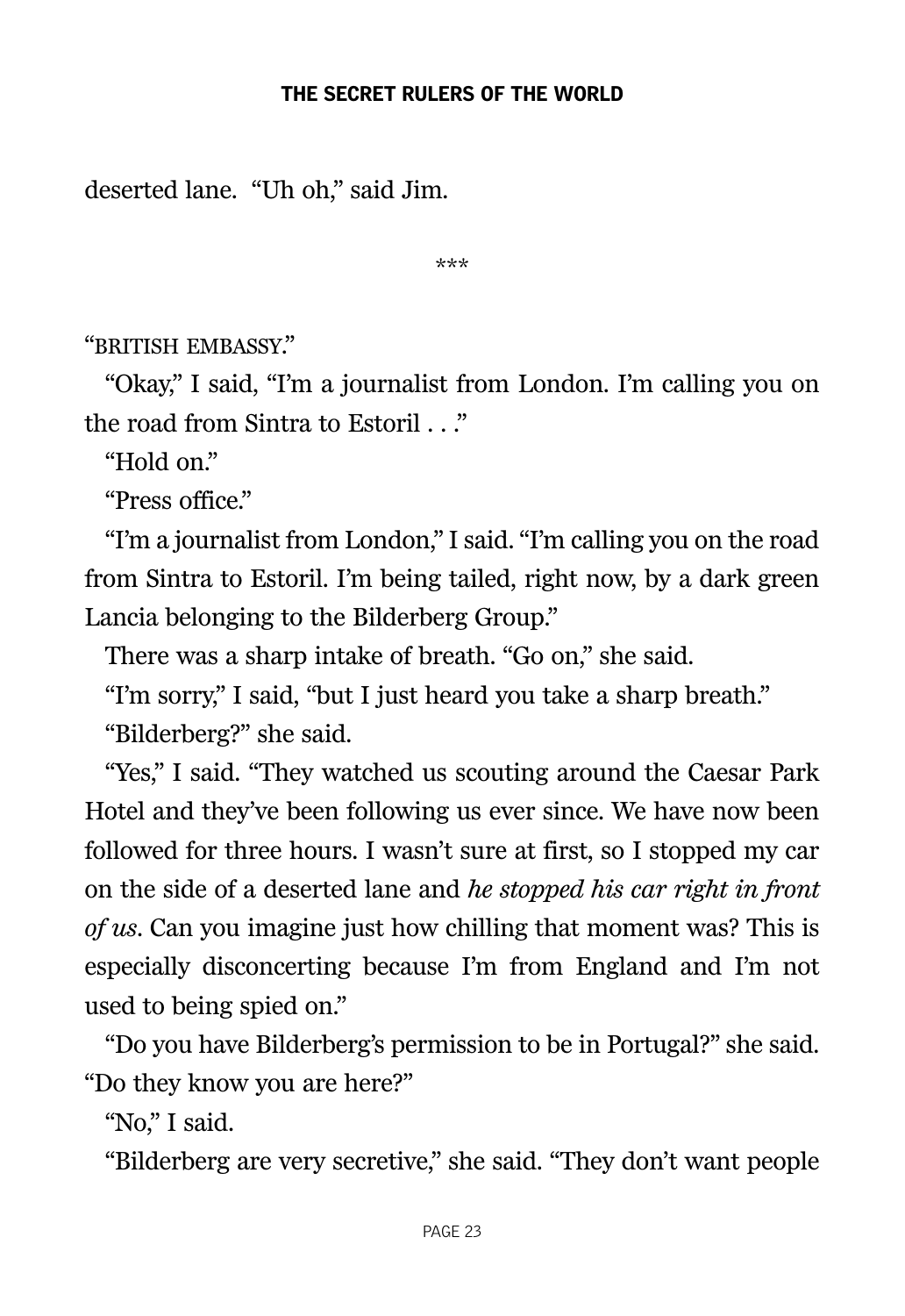looking into their business. What are you doing here?"

"I am essentially a humorous journalist," I explained. "I am a humorous journalist out of my depth. Do you think it might help if we tell them that?"

From the corner of my eye, I saw Jim wind down his window. He leant his head out and blew an antagonising lady-like kiss at the Lancia.

"Hold on a second," I said. "Jim!" I said, sternly. "Please stop that." I lowered my voice. "I'm here with an American," I said, "called Big Jim Tucker. He's an agent provocateur. That might be the problem. Perhaps you can phone Bilderberg and explain that I may be in the car with Jim Tucker, but I'm not actually with him."

"Listen"' she said, urgently, "Bilderberg is much bigger than we are. We're very small. We're just a little embassy. Do you understand? They're way out of our league. All I can say is go back to your hotel and sit tight."

"I'm actually just pulling into our hotel car park right now. The Paris Hotel in Estoril. He's right behind me. He's pulling up on the street right next to the hotel. He's getting out of his car . . ."

"Sit tight," she said. "I'll make some phone calls. Whatever happens, don't incite them in any way. Don't fan the flames."

Before the chase had begun, Jim was lumbering and supine. Now he jumped out of the car with the agility of a young deer. The man from the Lancia climbed out of his car and took up a position behind a tree. He was young, in his 30s, with short black hair. He wore sunglasses and a dark green suit.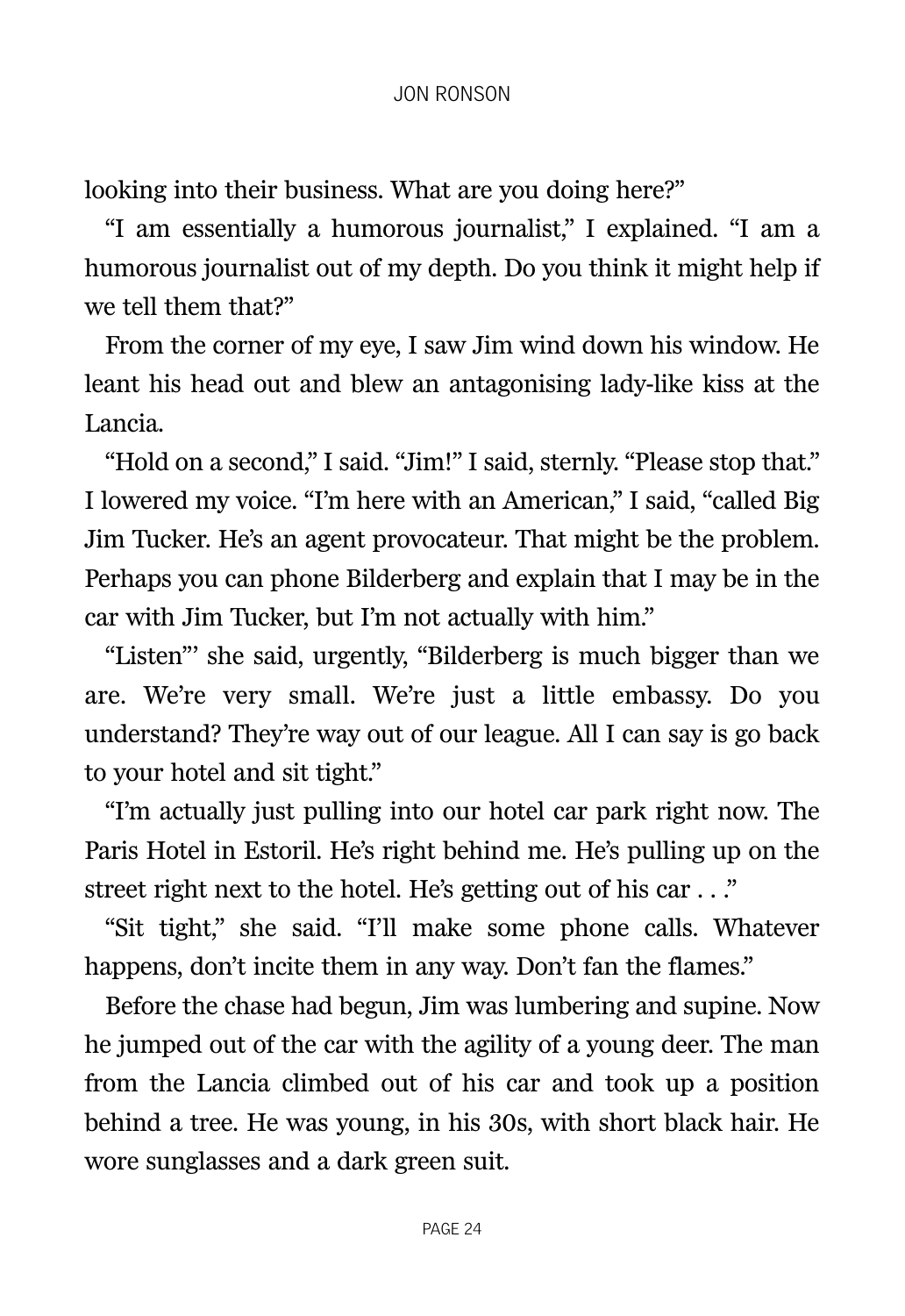"I can see you!" sang Jim. "You're behind the tree. Peek-a-boo! Smile pretty for my idiot-proof camera."

"Jim," I said, "will you *stop* that."

But everything was beyond my control. It was as if the invigoration of the chase had transformed Jim into a sprightly teenager.

A one-sided game of peek-a-boo ensued, during which the chaser maintained a steely expression behind his sunglasses, Jim performed a little ballet dance, and I sidled towards the swimmingpool area, attempting to distance myself from the unfolding crisis. Jim wandered over to me.

"Am I being paranoid," he said, "or did Bilderberg set a trap for us? No, listen. Yesterday, we saw the shut-down begin. We saw it with our own eyes. Today, surprise surprise, no shut-down. They let us in with a smile  $\therefore$  " Jim trailed off.

Jim said he needed a lie down. He may have twisted something when he leapt out of the car. He retired to his bedroom. I sat by the pool. The man behind the tree shrugged and paced around and adjusted his tie and busied himself there behind the tree. Holidaymakers splashed all around us. From time to time I made eye contact with the chaser, which meant, "Can I come over and tell you who we are and what is going on?" But he waved me away with a flick of his hand.

Sandra from the British Embassy called me back to say that she had spoken to the Bilderberg office at the Caesar Park and they said that nobody was following us and how could they call off someone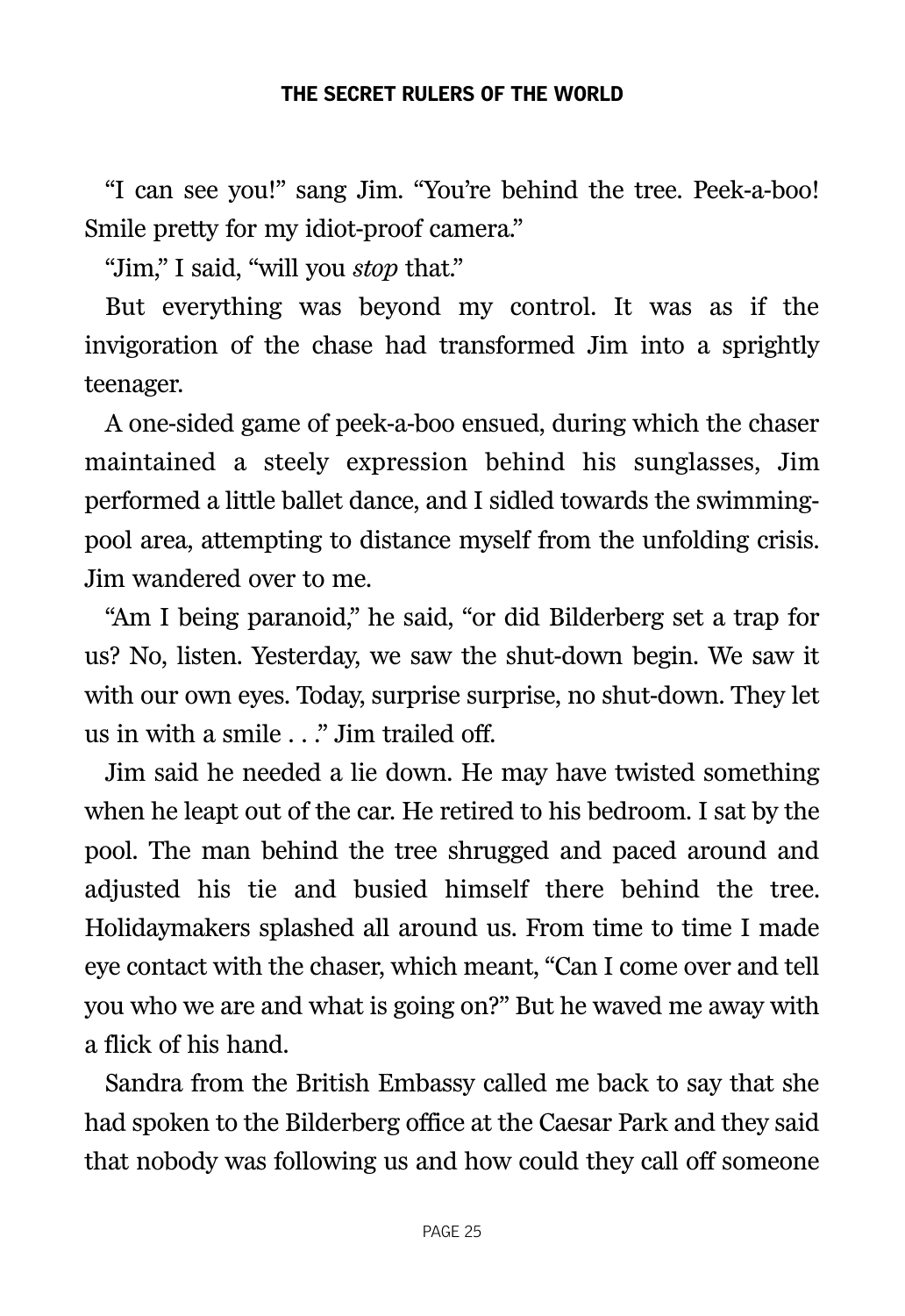who didn't exist?

"He is," I said, in a staccato whisper, "behind the tree."

"The good news," said Sandra, "is if you know you're being followed, they're probably just trying to intimidate you. The dangerous ones would be those you don't know are following you."

But this was scant comfort. What if these men were the dangerous ones, and I just happened to be naturally good at spotting them? What if I was adept at this?

"But that isn't logical," I said. "Big Jim Tucker is obviously not intimidated. I don't think they'd waste their time trying to intimidate us when it is quite obviously failing."

"You sound a little intimidated, if you don't mind me saying," said Sandra.

Two hours passed. Jim and I reconvened at a hotel bar down the road. As I wandered through the lobby, two men in dark suits immediately grabbed brochures and began scrutinising them. I found Jim some yards away, staring into his beer glass. "There are two men by the door," I said, "reading brochures."

"I see them," said Jim.

"They're only pretending to read brochures."

"How do you know?" said Jim.

"You can tell by their demeanour," I said.

"Here's the plan," said Jim. "We leave the bar together. When we get within earshot of the chasers, I say, 'I'm gonna meet my Bilderberg contact at the Tiny Bar.' You say, 'Shhh.' Say it urgently, as if you don't want them to overhear. Feed them disinformation."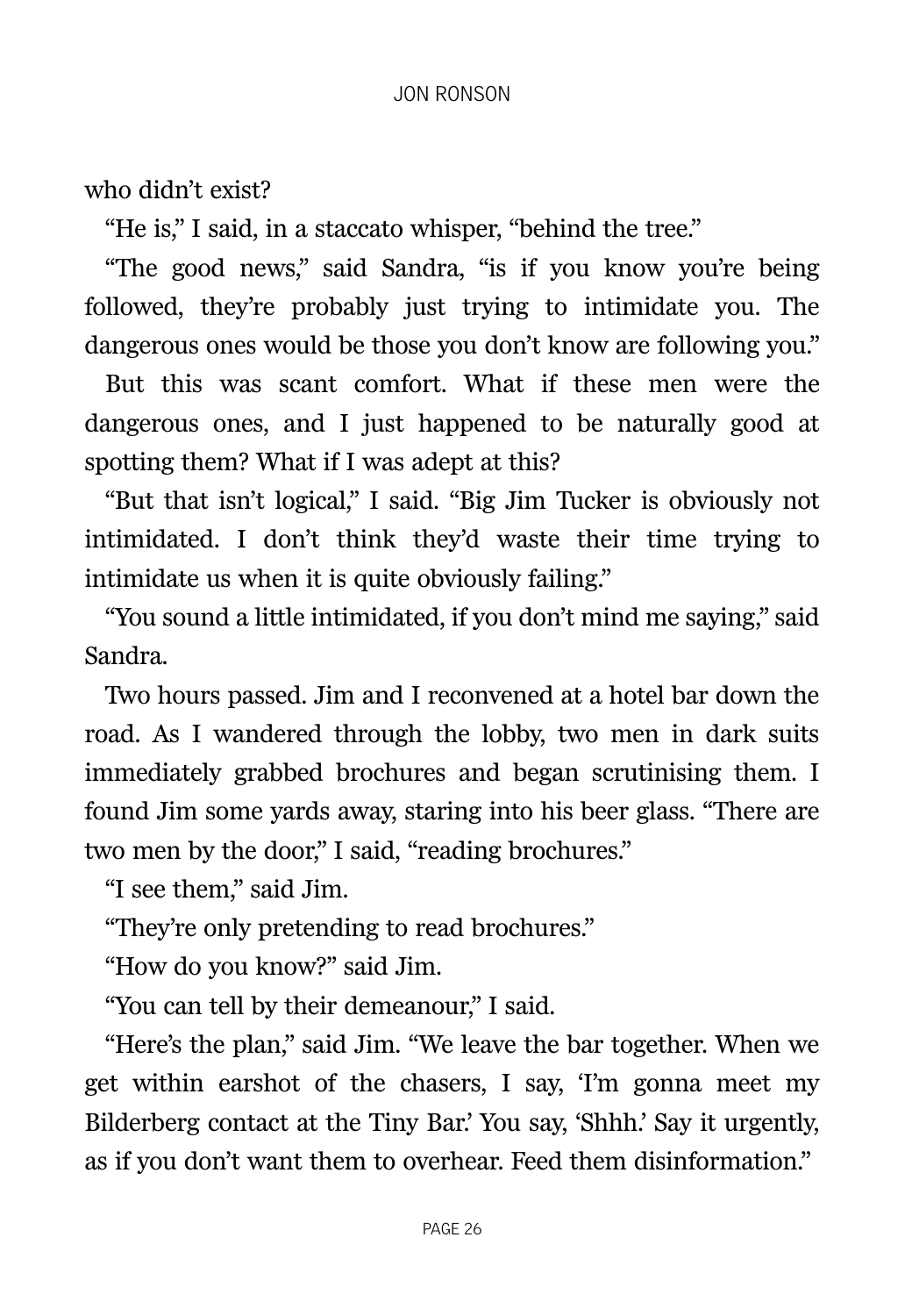"I'm not going to do that," I said. Jim and I left the bar together.

"Jon," said Jim loudly, "I'm gonna meet my secret Bilderberg contact at the Tiny Bar."

I scowled, said nothing and marched ahead.

"Very good," murmured Jim outside.

We split up. I walked down to the beach and found a seafood restaurant. I do not think I was followed there. When I returned some hours later to the bar of the Paris Hotel, Jim was drunker than any man I've ever seen.

He was surrounded by four Danish ladies and they were all singing *Yes, We Have No Bananas.* 

"Jim," I said, urgently, "are you still being followed?" I coughed. "Sorry, ladies," I said.

"Excuse me, ladies," said Jim, bowing graciously. He turned to me. "So what happened?" I said.

"I went to the Tiny Bar," he said. "They call it the Tiny Bar because it is a tiny bar."

"And did they follow you there?"

*". . . We have string beans and onions/Cabbages and scallions . . ."* 

"I'm a superstitious old boy," said Jim.

He paused. "Abe Lincoln was a good man. Shame he was an abolitionist. Well, I guess nobody's perfect. I've lost my train of thought."

"You went to the Tiny Bar," I prompted.

"So, I'm a superstitious boy and I never sit with my back to the door. Don't want to end up like old Abe Lincoln. But I didn't want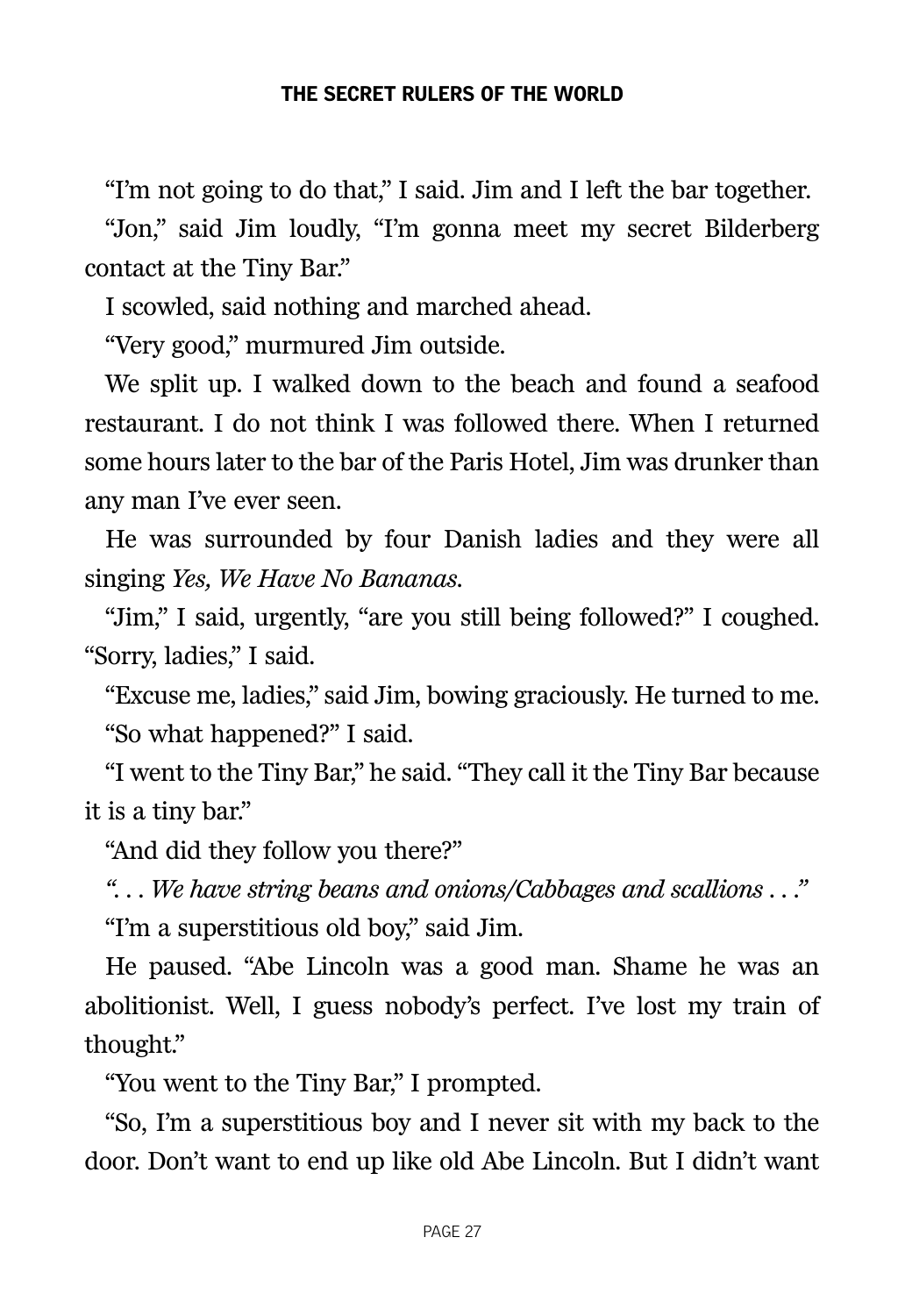them to know, see, that I knew they were there."

"And were they there?"

"I don't know," said Jim. "I had my back to the door. Ha ha ha ha!" Jim nearly fell off his chair laughing.

"Jim," I said, sternly, "when you left, were you followed?"

"Who'd want to follow an old boy like me?" said Jim. "The amount of pills they make me take for my plumbing, anyone would think I was FAG positive."

"Jim!" I said, startled. "That's a terrible thing to say."

"I'm a Neanderthal," said Jim. "Grrrrr."

Early the next morning, a Do Not Disturb sign hung on Jim's door, and sounds of typing echoed down the corridor.

A frosty atmosphere had developed between Jim and myself this past day or so. The tension was driving us apart. I was ready to sell Jim out to save my own skin, and I felt that Jim, invigorated by the chase, was grabbing my hand and jumping blindly into dangerous waters. We had an appointment with Paul Luckman, the editor of the tiny English-language *Weekly News*, the Algarve parish newspaper that had stuck its neck out and gone big on the Bilderberg story. Paul's was the only newspaper in Portugal – indeed, the only newspaper in the world, as far as I could tell – that was reporting the Bilderberg story.

Paul is an ex-pat from England, 15 years an Algarve resident. He is not a journalist by trade. He runs a small telephone company. The *Weekly News* is a hobby for him, his wife, Madeline, and their two friends from church, Fred and Brendan. Paul told me he was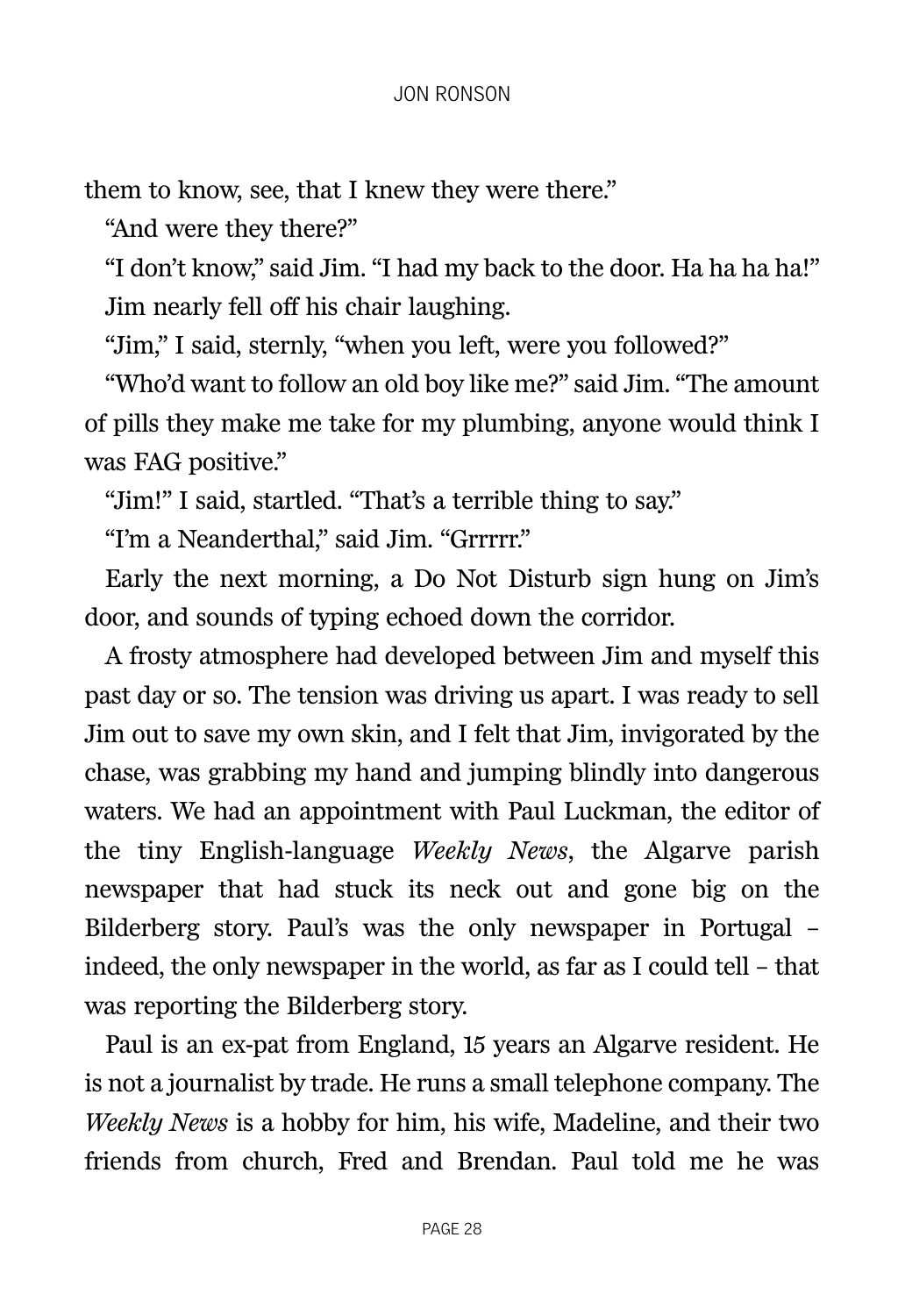perplexed that their parish journal had stumbled on to a world exclusive on this explosive, baffling story. "I do not consider myself one of the world's greatest thinkers," he said over the phone, "but it doesn't take much to work out that this is something genuine. And no other newspaper will *touch* it. Nobody. The conversation dies as soon as you say the word Bilderberg. I mentioned it to an editor on the *Daily Express* yesterday, and he immediately changed the subject. I said, 'Did you hear what I said?' 'Yes.' 'Do you know about Bilderberg?' 'I've, uh, *heard* of them.' And that was it. The conversation died."

"How did you hear about Bilderberg?" I asked him.

"From a little newspaper on the internet called the *Spotlight*," he said. "Have you heard of them?"

"I'm actually here in Portugal with Big Jim Tucker," I said.

"Oh!" he said. "He's a hero. Bring him along."

\*\*\*

PAUL HAS A LITTLE OFFICE in a modern glass building in central Lisbon where he conducts his telephone business. He's a committed born-again Christian. Church posters decorate the walls. "I find myself out of my depth," he said, twisting an elastic band around his fingers. "If what they're up to is perfectly innocent, why don't they say what's going on? But they don't. Not even a little bit. Not even a hint. Nothing." Paul paused. "Maybe my head's gone," he said, "but the Book of Revelation speaks of a one-world order, one financial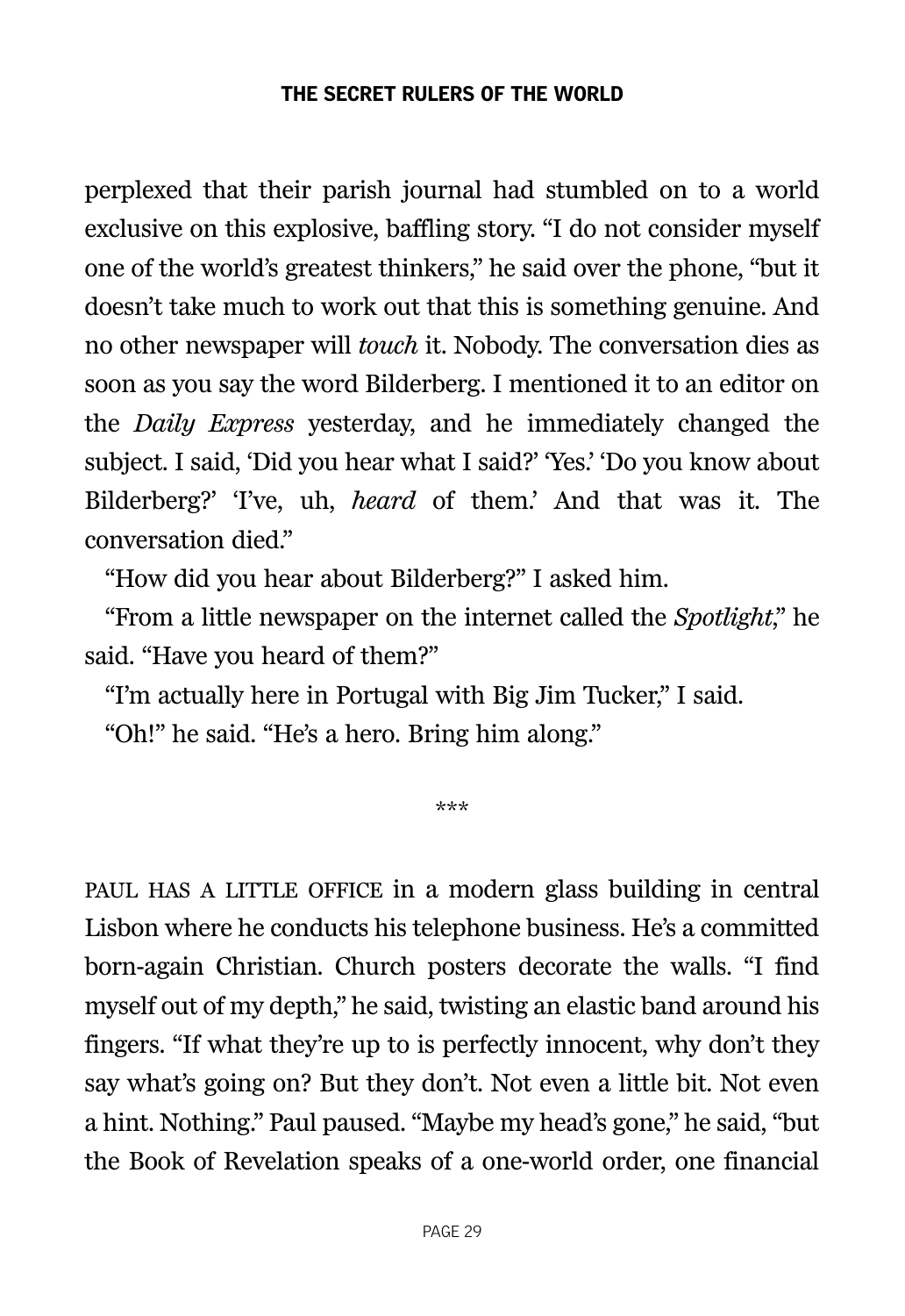order, a one-world religion. There'll be a sense of disorder, of children not respecting their parents, and then a very powerful group will form. So it does all fit together."

"I know they're bad guys," said Jim, "and I hate them, but I don't believe they're satanist."

"I believe that Paul's not saying they're satanist," I said. "He's saying they're actually Satan."

The next morning, Paul sent Fred and Brendan, his fellow *Weekly News* editors, to meet Jim and me outside the gates of the Caesar Park. This was the day Jim said the limousines and the helicopters would arrive. If any of us still had doubts, Jim said, if any of us still didn't believe, today was the day we would realise that the world was nothing like we had been told it was, that it turned on a sinister axis. The four of us waited out in the heat. A Gypsy caravan trotted past, then a few hikers. An hour trundled slowly by, and we filled in the time with small talk. "So, Paul thinks Bilderberg represents the fulfilment of the Book of Revelation," I said to Fred. He chuckled. "Well, *that's* where Paul and I part company." We both laughed.

"You see," said Fred, "I believe that all the prophecies have already been fulfilled." There was a small silence.

"Oh," I said.

Another hour passed. We ran out of mineral water. We kicked the gravel.

"They'll be here," said Jim, but now even he seemed unsure. He wiped the sweat from his forehead with a silk handkerchief. Our shirts were soaked. We stopped talking to each other and just stood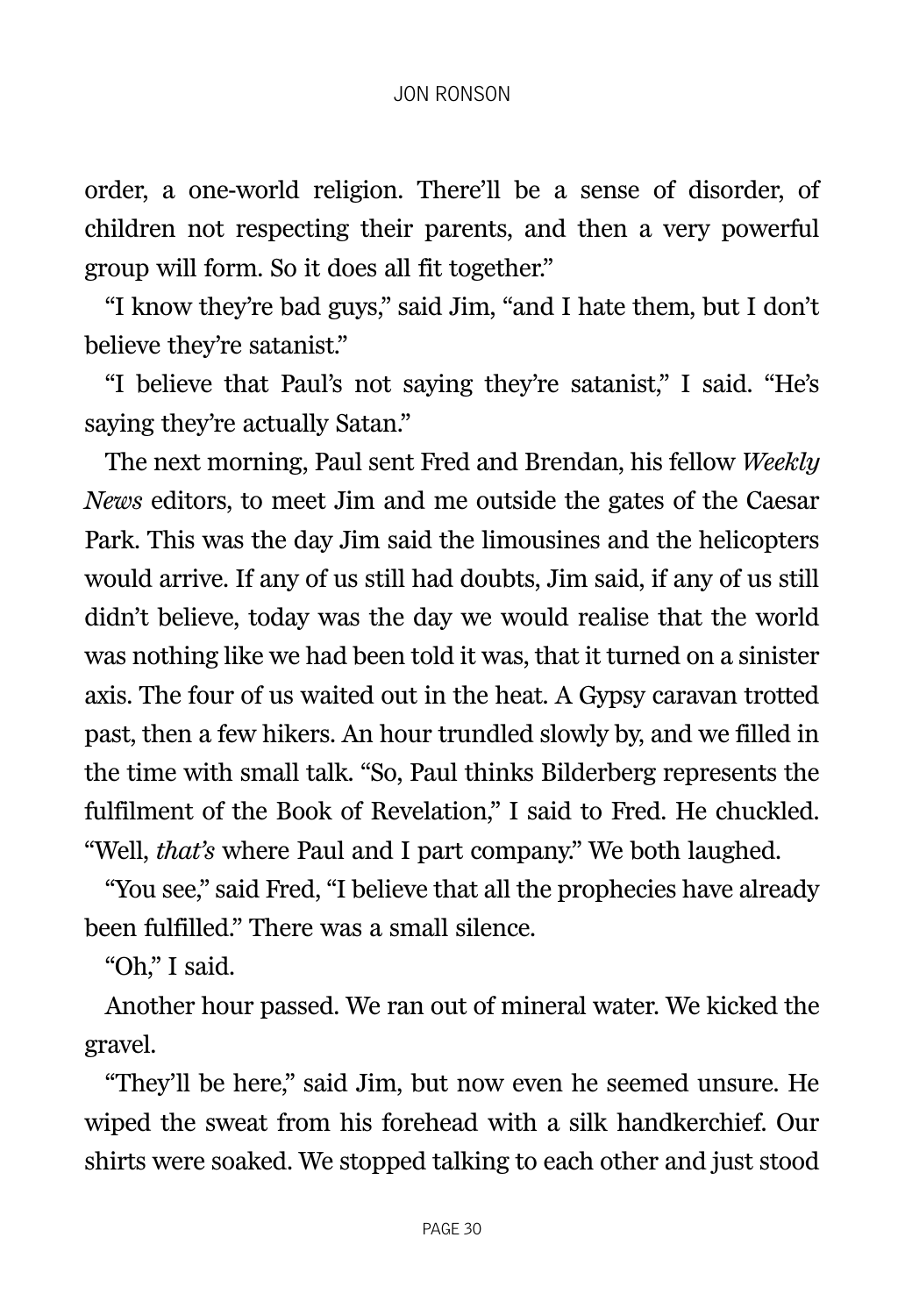there. Portugal is not an eventful country. There is tourism and there is football and there are golfing tournaments. It was, then, all the more extraordinary that, at around four o'clock, many of the world's most powerful people really did begin to roll past us in taxis and anonymous town cars. There was David Rockefeller, net worth \$2.5 billion, chairman of the Chase Manhattan bank, huddled into the back of a local cab.

"Good afternoon, Mr Rockefeller," murmured Jim. The gatekeeper bowed and lifted the gate. Rockefeller waved, and the taxi disappeared up the drive.

Then came Umberto Agnelli of Fiat, Italy's de facto royal family, net worth \$3.3bn, barely noticeable in the back seat of some old sedan. "Big Bilderberg family," said Jim. He was trying to remain matter-of-fact, but pretty soon he was grinning broadly.

"Jim!" I said.

"Damn right, soldier," he beamed. "Pretty overwhelming, huh?"

There was Vernon Jordan, Bill Clinton's close friend, his unelected unofficial adviser and golfing partner – Vernon Jordan, who plucked the president from Arkansas obscurity and nurtured him to the White House, and who is widely credited with pulling strings to get James Wolfensohn his job as president of the World Bank.

There was James Wolfensohn, president of the World Bank. "Incredible," murmured Fred. "Unbelievable."

And there was Henry Kissinger, possibly the most powerful individual the postwar world has known: Dr Kissinger, who sanctioned the secret bombing of Cambodia and later won the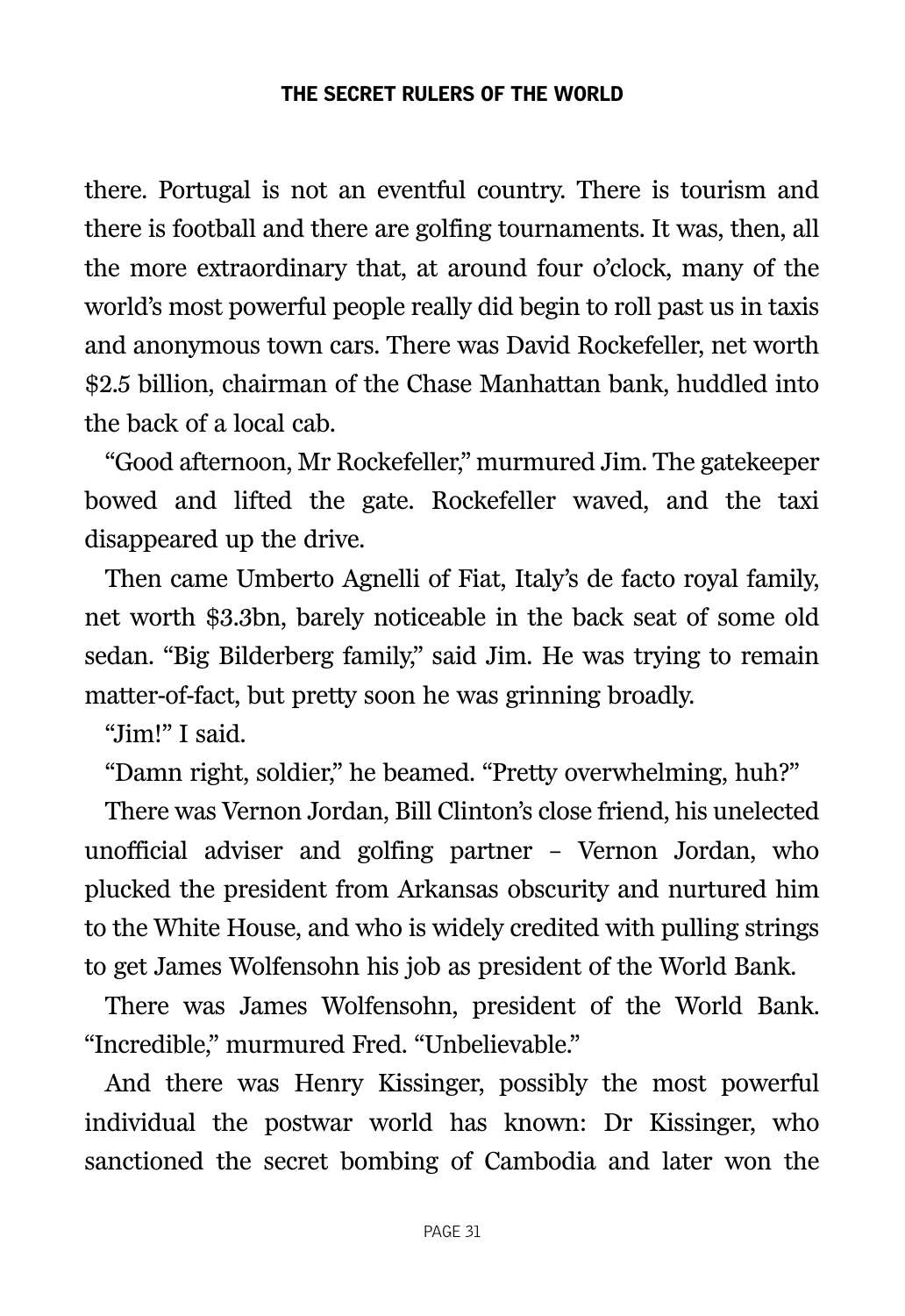#### JON RONSON

Nobel Peace Prize, who revealed to the press his heart attack with the words, "Well, at least that proves I have a heart" – and here he was trundling up the drive of the Caesar Park in the back of an old Mercedes.

"I'll tell you one thing, I bet you didn't know about Henry Kissinger," said Jim. "His accent is as American as mine. Creep up on him at a bar, as I once did, and whisper that you know exactly what he's up to, and he'll splutter and shout at you in an accent as American as Mom's apple pie."

I attempted, for a moment, to judge rationally whether there was any truth to this startling claim – whether Kissinger really had throughout his life adopted a fake European accent to camouflage his American one. But I couldn't. My rationality had suffered a tremendous blow, and I now no longer knew what was possible and what was not.

The taxis kept coming. There were CEOs of pharmaceutical giants and tobacco companies and car manufacturers, the heads of banks from Europe and North America. Some, like Richard Holbrooke, America's United Nations representative, gave us friendly smiles, which Jim returned with a glare of undisguised loathing.

"Who *are* these people?" said Fred. "Why does nobody want to *know?*"

"They're the masters of the universe," said Jim. "The rulers of the world. You know their names now"

There was Conrad Black, the world's third biggest media magnate, the owner of the *Daily Telegraph* and the *Jerusalem Post*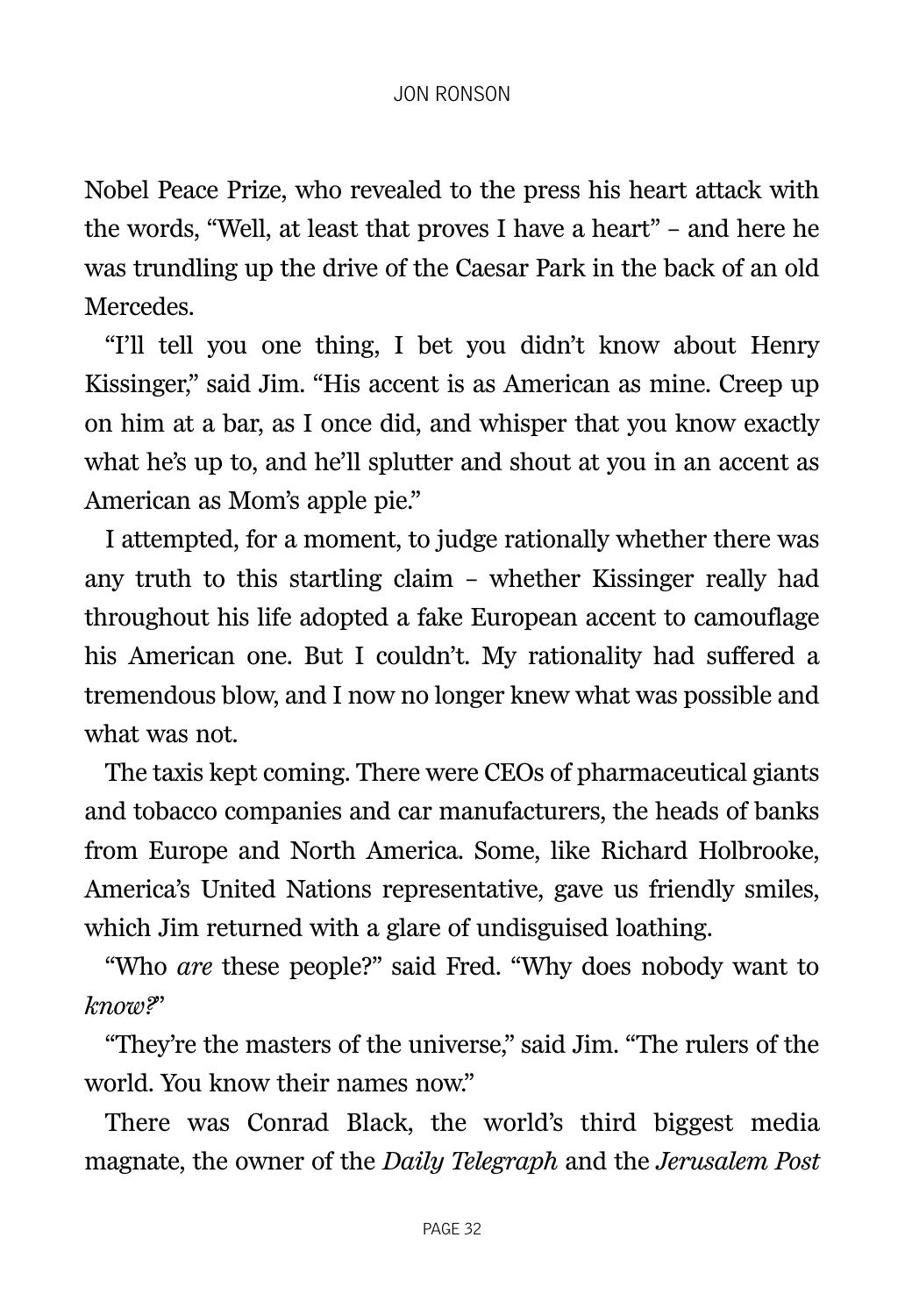and the *Chicago Sun-Times* and 40 Canadian dailies and 447 other newspapers around the world. Conrad Black, who, when asked what epitaph he would like, replied, "Just my name and dates. The more exalted a person, the less is written on their tombstone. Charles de Gaulle just has his name and dates, Winston Churchill has the same, Otto von Bismarck has only his last name, and Napoleon Bonaparte has only the letter 'N' with no dates at all. This was a man sure of his place in history, and now I felt that perhaps I understood why."

An old bus cruised up the drive. I paid it little attention, assuming it was full of hotel workers. Only Brendan scrutinised the occupants. I glanced over. Brendan seemed frozen to the spot.

"Brendan?" I said.

"Brendan!" said Fred, sharply. "What is it?"

"I looked through the window," he explained, finally, "and I focused on one person, and he was staring back at me. I was standing with my camera in hand, and this person . . . just stared."

"What kind of stare was it?" I asked.

"It was a strange stare," he said. "It was a different type of stare. Yes. He looked *down* at me. As if he was staring right through me." There was a pause. "I couldn't even lift my camera."

"And who was it?" I asked.

Then Brendan said, softly, "It was Peter Mandelson."

Peter Mandelson was the architect of Tony Blair's New Labour Party. He was the image-maker, a wily spinner and a fixer, masterminding Tony Blair's ascent to power, the quintessential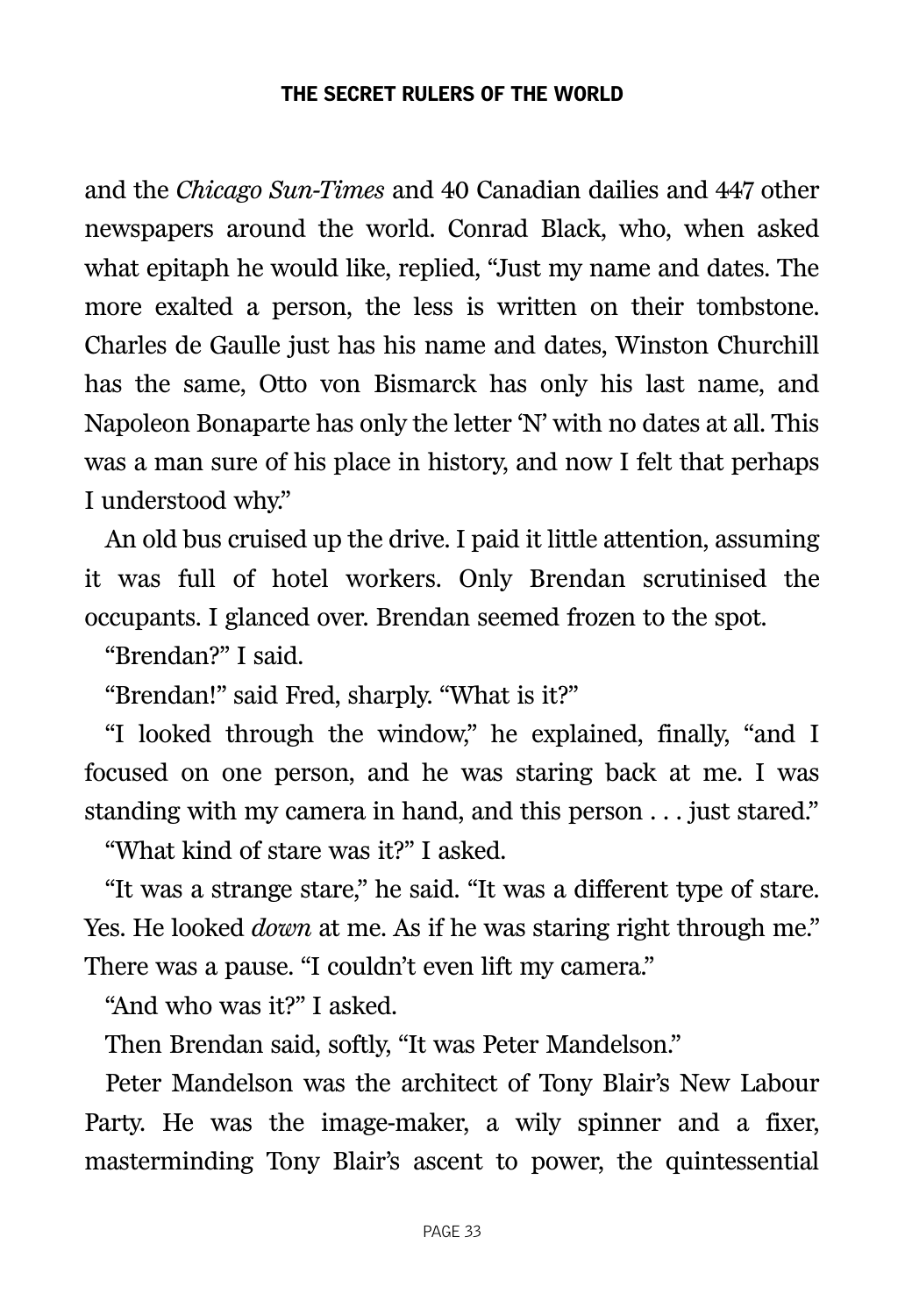man behind the man in front. But times had turned bad for Peter Mandelson. He had, six months earlier, been forced to resign from government amid allegations of financial sleaze. His Machiavellian back-room dealing had afforded him, among British journalists and politicians, the nickname, "The Prince of Darkness."

There was a long silence. "Peter Mandelson?" I said.

"I've never seen a stare quite like it," said Brendan.

"Who's Peter Mandelson?" said Jim.

There was nothing left for us to do, so we got lunch. We lavished praise upon Big Jim, who grinned with satisfaction. He had, indeed, uncovered something extraordinary. Fred half-joked that Jim should win a Pulitzer, except Pulitzer was probably in Bilderberg's hands. We went back to our hotels to freshen up, and after a while Jim called to ask, if I had a moment, would I mind meeting him in his room?

There seemed to be something on Jim's mind.

"We can only wonder what evil things they're doing in there right now," he said, lighting a cigarette.

"They've only just arrived," I said, lighting one. too. "They're probably showering." There was a pause. "So what is it, Jim?" I said.

And then Jim dropped his bombshell – he was calling off the midnight penetration. "When I was at the Tiny Bar last night," he explained, "I met this taxi driver. Local guy. Knew the terrain. I said I'd give him a hundred dollars to escort me through the undergrowth and up the drainpipes. 'One hundred crisp American dollars,' I said to him. 'Buy the wife that red dress she's always wanted.' "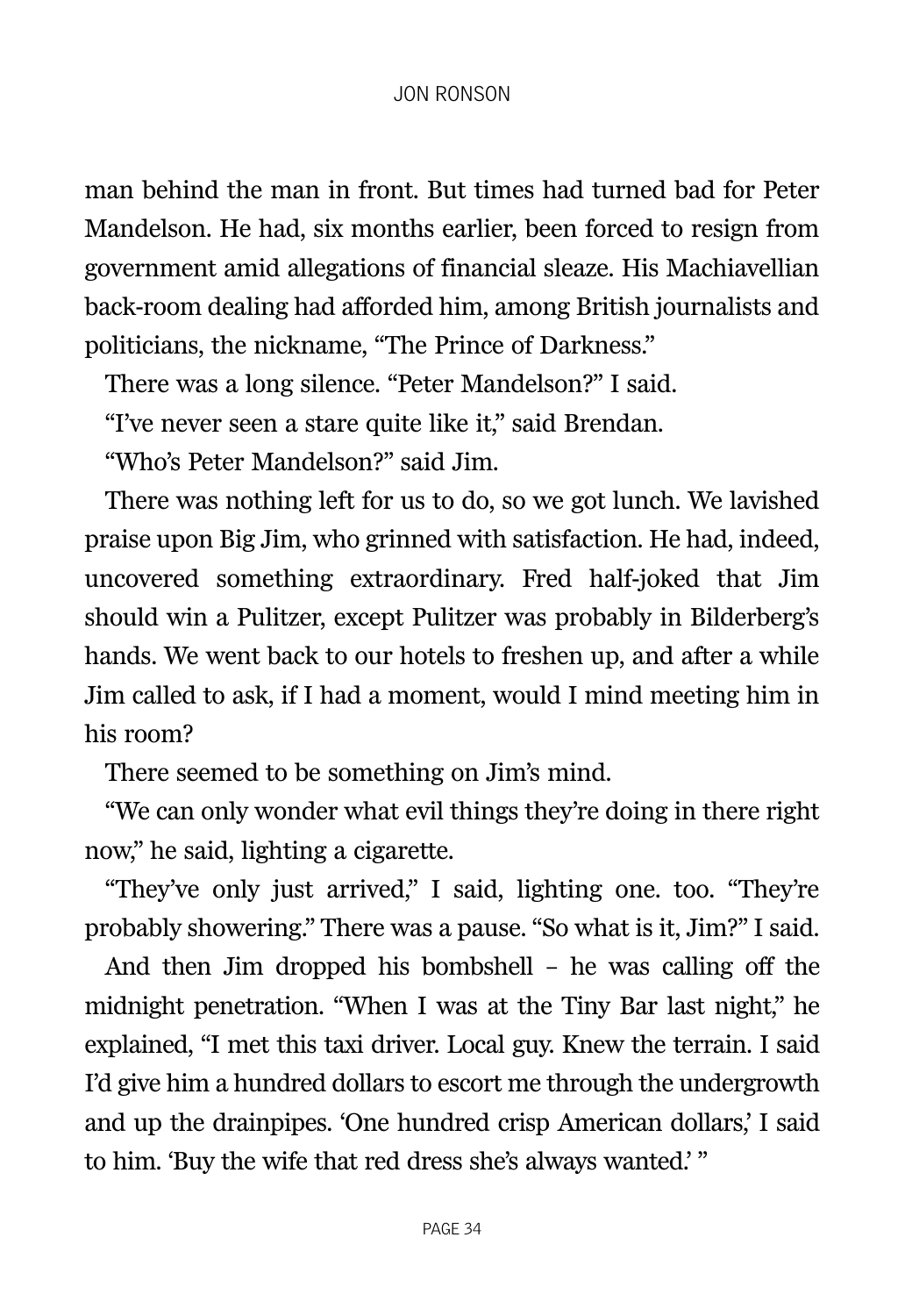Jim paused to cough. He had a coughing fit. He lit a cigarette. I lit one, too.

"Anyway," resumed Jim after he had drunk a glass of water, "the taxi driver called just now. He said his wife wasn't going to let him go. Too dangerous, she said. She didn't want him killed. Poor fool."

Jim looked out of the window. "I'm sorry," he said.

Jim gazed out at the traffic and the ocean beyond. He pulled on his cigarette. As I watched him, I considered the cancellation of the midnight penetration. Jim was never without a cigarette. He didn't like to admit it, but his lungs were shot. His health was no longer a match for drainpipes and guard dogs and armed security. Bill Clinton's best friend Vernon Jordan was there, 13 years a director of America's second-largest cigarette manufacturer, RJR Nabisco. I was sure that it was Jim's rattling, cigarette-induced emphysema that had put paid to his midnight penetration. I went back to my own room and lay on my bed. I drifted off for a while, and then I was woken by the telephone. It was Fred from the *Weekly News*. He said he had something of great importance to tell me. Could I meet him at once at his hotel?

"Just come as fast as you can," said Fred. "I'll meet you by the pool. And don't bring your friend Jim Tucker."

\*\*\*

AT THE POOLSIDE of the Hotel California, Fred held a document. The document was screwed up in his hand and damp with sweat. Fred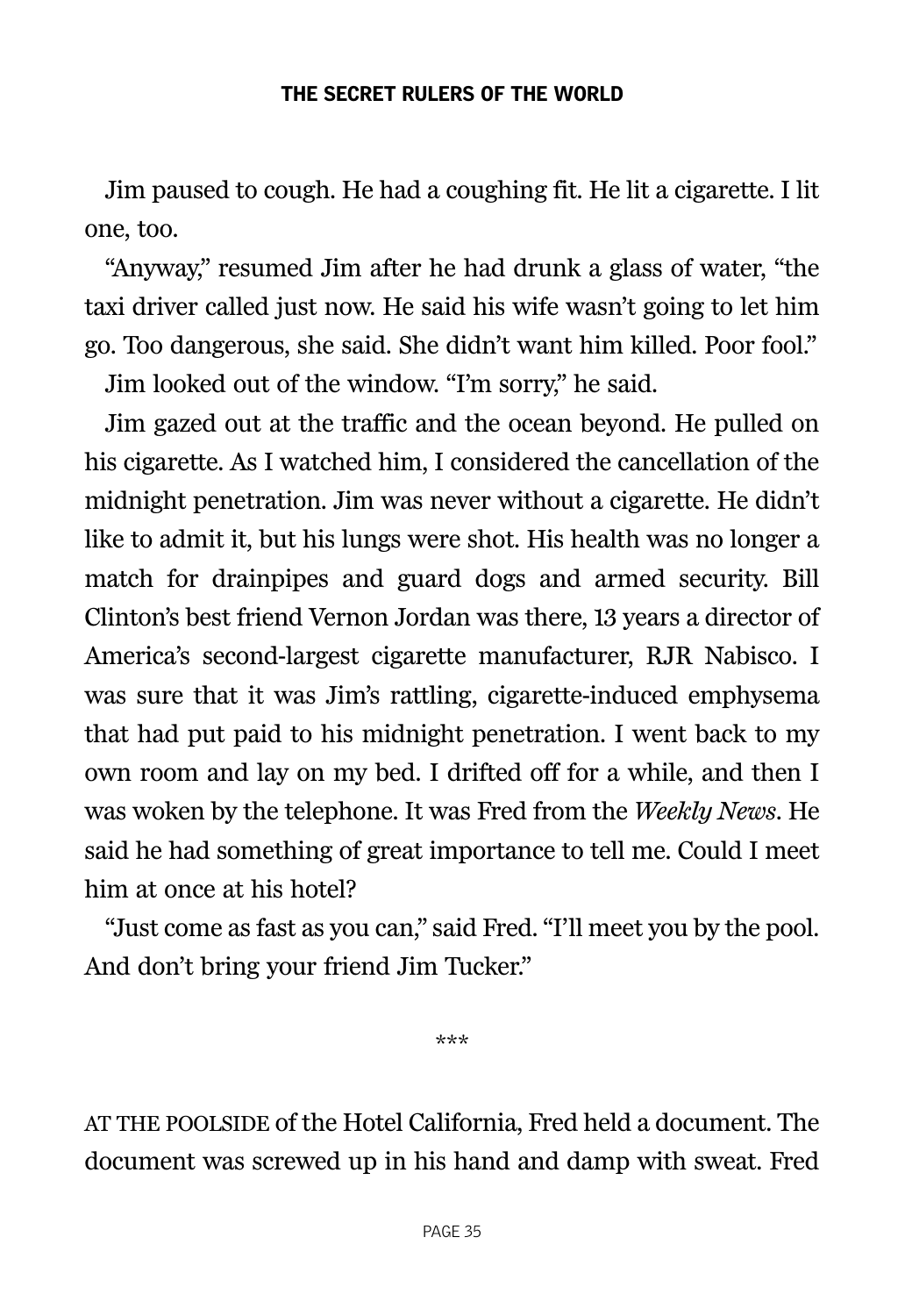said that he had discovered something terrible in the hours that had passed since our lunch.

"Okay," said Fred, "I returned to my hotel and I had a swim and then I went to my room and began surfing on the internet. And after a while I found this . . ."

Fred passed me the document. I uncreased it and laid it on the table.

## **Bilderberg material is fascist hoax!**

*Dear friends,* 

*I am writing to you urgently to warn you about material being circulated about a 'Bilderberg Conference' due to take place in June in Portugal. The Washington-based journal Spotlight is quoted as a source of information on the Bilderberg Conference. Spotlight is published by the fascist Liberty Lobby. The purpose of the material appears to be to make people imagine there is a sinister Jewish conspiracy that is trying to dominate the world. You may find much information on Spotlight by contacting any major anti-fascist organization.* 

**Against fascism and against capitalism, Lisa Taylor (International Solidarity with Workers in Russia).** 

"What do you think about that?" said Fred.

There was a long silence.

"Well," I said. "I should tell you that the other night Jim told me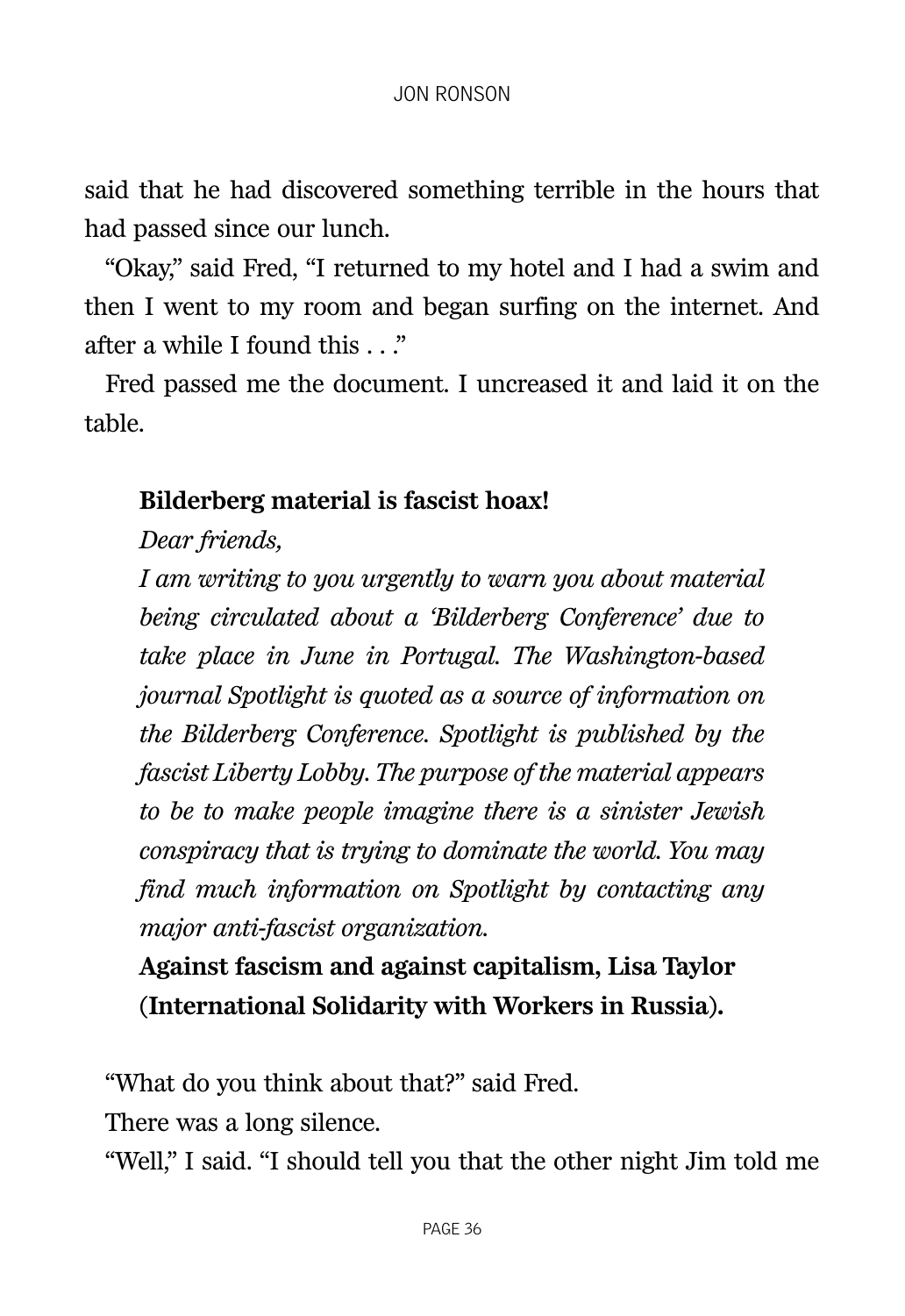it was a shame that Abraham Lincoln was an abolitionist."

"Did he?" said Fred, clearly startled.

"But I can't really think of anything else Jim said that might be construed as . . . oh, he did say that with the amount of pills they make him take for his plumbing, anyone would think he was . . ."

"We're getting all our information from neo-Nazis?" interrupted Fred. "We're publishing a newspaper all over Portugal and our sources are neo-Nazis?"

"You might be," I said. "But that doesn't mean . . ." I paused.

Fred looked out at the pool. Children were splashing around. It was a lovely day. He put his head in his hands.

"What," he said, "have we got ourselves into?"

\*\*\*

IN MY ATTEMPTS to find out whether the world really was being secretly ruled from inside the Caesar Park golfing resort that June weekend, I later contacted dozens of Bilderberg members. And, of course, nobody returned my calls. Nobody even wrote back to decline my request and thank me for my letter, and these are people whose people always write back and decline requests – Peter Mandelson's office, for instance – which is why I began to envisage these silences as startled ones.

I did manage to speak to David Rockefeller's press secretary, who told me that Mr Rockefeller was thoroughly fed up with being called a 12ft lizard, a secret ruler of the world, a keeper of black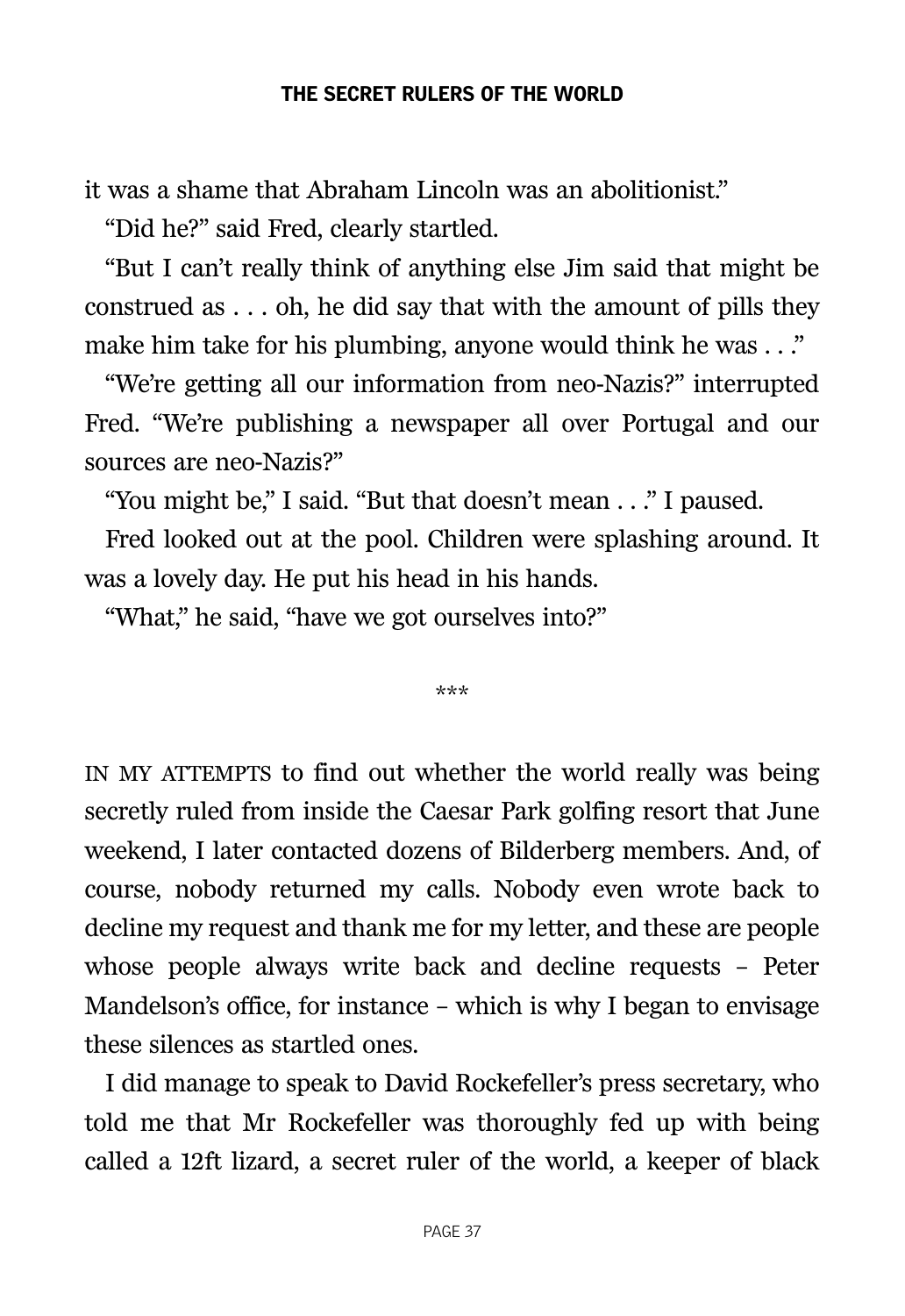helicopters that spy on anti-Bilderberg dissenters, and so on.

The Rockefeller office seemed to have an encyclopaedic knowledge of the conspiracy theories. They troubled Mr Rockefeller (his press man said). They made him wonder why some people are so scared and suspicious of him, in particular, and global think-tanks such as Bilderberg in general. Mr Rockefeller's conclusion was that this was a battle between rational and irrational thought. Rational people favoured globalisation. Irrational people preferred nationalism. I asked him why he thought no Bilderberg member had returned my calls or answered my letters. "Well," he shrugged, "I suppose it's because they might want to be invited back."

I persevered. I wanted the information. I felt I deserved to have the information, and I simply couldn't believe that there was certain information that I couldn't get my hands on. It was driving me crazy. I learnt that being followed around by a man in dark glasses was tame in comparison with the indignities suffered by some of the few prying journalists who had travelled this road before me. In June 1998, a Scottish reporter tracked Bilderberg to the Turnberry Hotel in Ayrshire, and when he started asking questions he was promptly handcuffed by Strathclyde police and thrown into jail.

Bilderberg members continued to ignore my enquiries through the end of 1999 and into 2000. I continued dutifully to write to Bilderbergers, although I held out no hope of a breakthrough. And then, one Tuesday morning, the phone rang. It was the instantly recognisable voice of a Bilderberg founder member, for 30 years one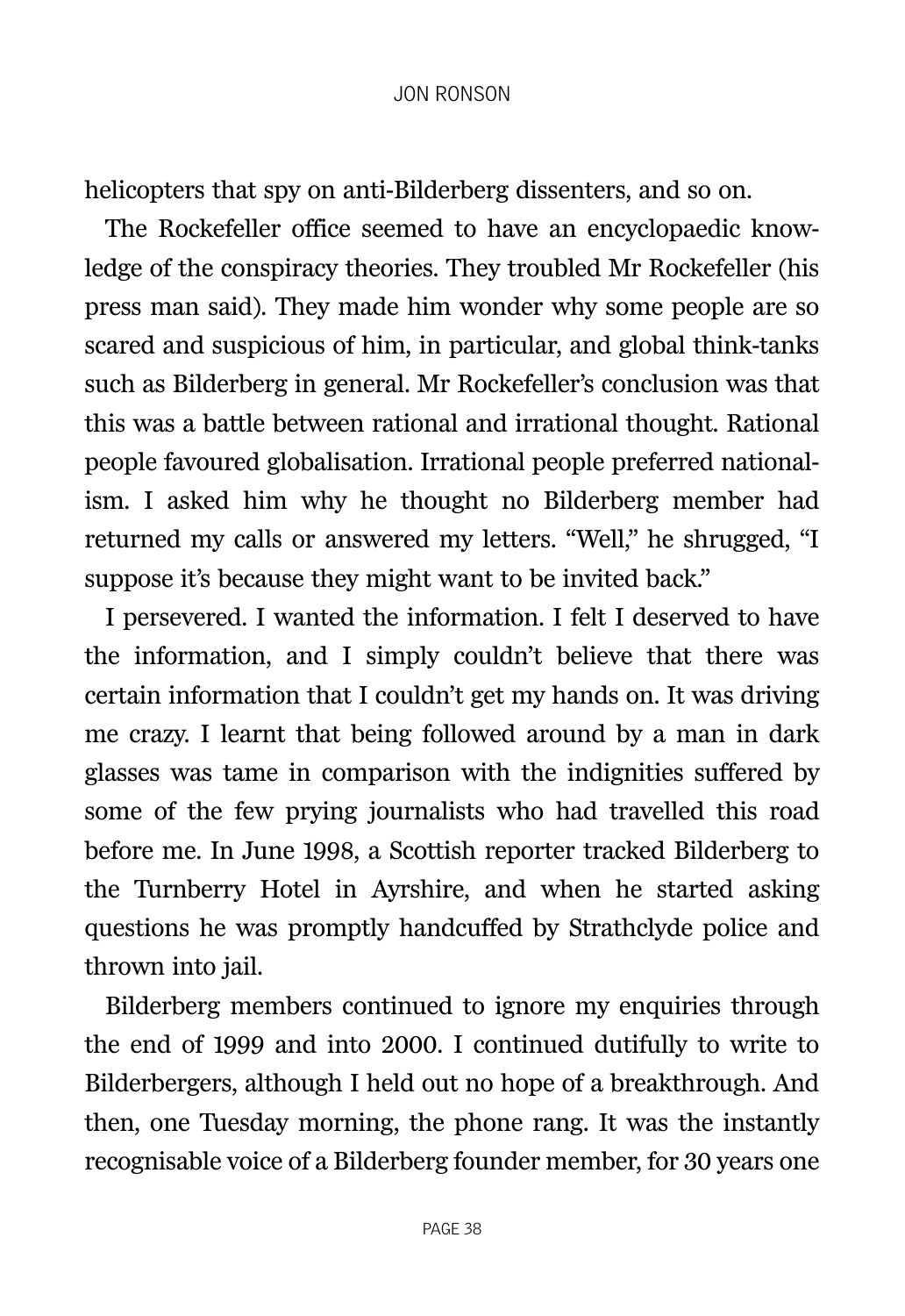of their inner circle, their steering committee, a Bilderberg agenda setter, a head-hunter – a secret ruler of the world himself, should you choose to believe the assorted militants I had spent the past five years with.

It was Denis Healey.

Denis Healey was one of Britain's most powerful political figures during the 1970s. He was the deputy leader of the Labour Party and Chancellor of the Exchequer during the dark years of spiralling taxation and inflation. Despite his fearsome budgets – he once promised to "squeeze the rich until the pips squeak" – he was remembered as a jovial and scrupulous moderate, with a tremendous laugh and vast eyebrows, two great hedgehogs nesting on his forehead. It was a surprise to find Lord Healey at Bilderberg's heart.

"How can I help you?" he said.

"Well," I said, "would you tell me what happens inside Bilderberg meetings?"

"Okay," he said, cheerfully.

There was a silence.

"Why?" I said. "Nobody else will."

"Because you asked me," he said. Then he added, "I'm an old fart. Come on over."

Once Lord Healey had agreed to talk to me – and I had circulated this information far and wide – other Bilderberg members became amenable, too (albeit on the condition of anonymity). These interviews enabled me to piece together the backstage mechanics of this most secret society.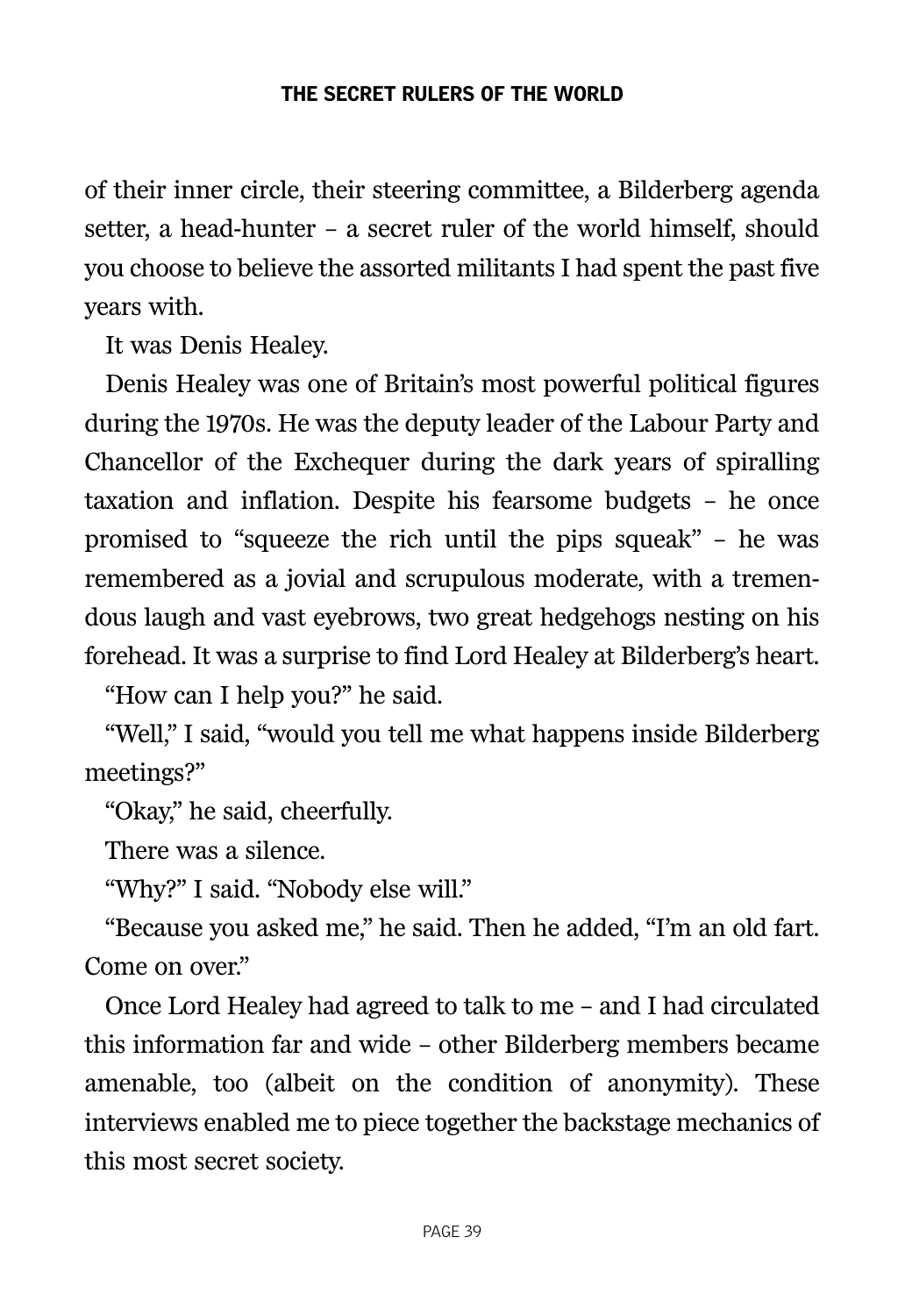#### JON RONSON

So this is how it works. A tiny, shoe-string central office in Holland decides each year which country will host the next meeting. Each country has two steering committee members. (The British ones have included Lord Carrington, Denis Healey, Andrew Knight, the one-time editor of The Economist magazine, and Martin Taylor, the ex-CEO of Barclays Bank.)

They say that each country dreads their turn coming around, for they have to raise enough money to book an entire five-star hotel for four days (plus meals and transport and vast security – every packet of peas is opened and scrutinised, and so on). They call up Bilderberg-friendly global corporations, such as Xerox or Heinz or Fiat or Barclays or Nokia, which donate the hundreds of thousands of pounds needed. They do not accept unsolicited donations from non-Bilderberg corporations.

Nobody can buy their way into a Bilderberg meeting, although many corporations have tried. Then they decide who to invite – who seems to be a "Bilderberg person". The notion of a Bilderberg person hasn't changed since the earliest days, back in 1954, when the group was created by Denis Healey, Joseph Retinger, David Rockefeller and Prince Bernhard of the Netherlands (a former SS officer while he was a student – ironic that a former Nazi, albeit a low-ranking and half-hearted one, would help give birth to an organisation that so many would consider to be evidence of a Jewish conspiracy).

"First off," said a steering committee member to me, "the invited guests must sing for their supper. They can't just sit there like church mice. They are there to speak. I remember when I invited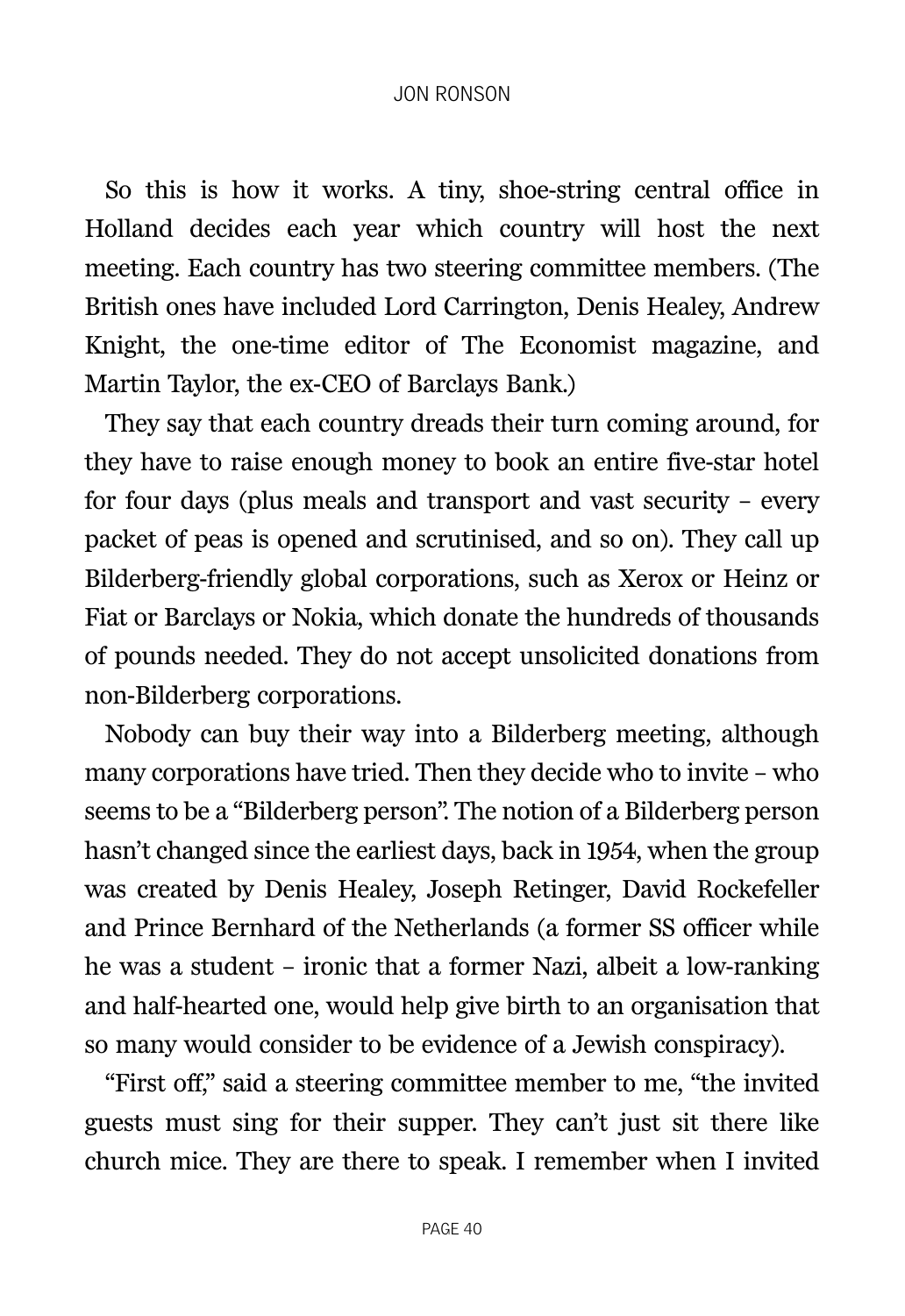Margaret Thatcher back in '75. She wasn't worldly. Well, she sat there for the first two days and didn't say a thing. People started grumbling. A senator came up to me on the Friday night, Senator Mathias of Maryland. He said, 'This lady you invited, she hasn't said a word. You really ought to say something to her.' So I had a quiet word with her at dinner. She was embarrassed. Well, she obviously thought about it overnight, because the next day she suddenly stood up and launched into a three-minute Thatcher special. I can't remember the topic, but you can imagine. The room was stunned. Here's something for your conspiracy theorists. As a result of that speech, David Rockefeller and Henry Kissinger and the other Americans fell in love with her. They brought her over to America, took her around in limousines, and introduced her to everyone.

"I remember when Clinton came in '91," he added. "Vernon Jordan invited him along. He used it as a one-stop-shop. He went around glad-handing everyone. Nobody thought they were meeting the next president." (Of course, Jim Tucker would contend that they *all* knew they were meeting the next president – for they huddled together that weekend and decided *he* would be the next president.) At times, I become nostalgic for when I knew nothing. There are so few mysteries left, and here I am, I presume, relegating Bilderberg to the dingy world of the known. The invited guests are not allowed to bring their wives, girlfriends or – on rarer occasions – their husbands or boyfriends. Their security officers cannot attend the conference and must have dinner in a separate hall. The guests are expressly asked not to give interviews to journalists. Rooms,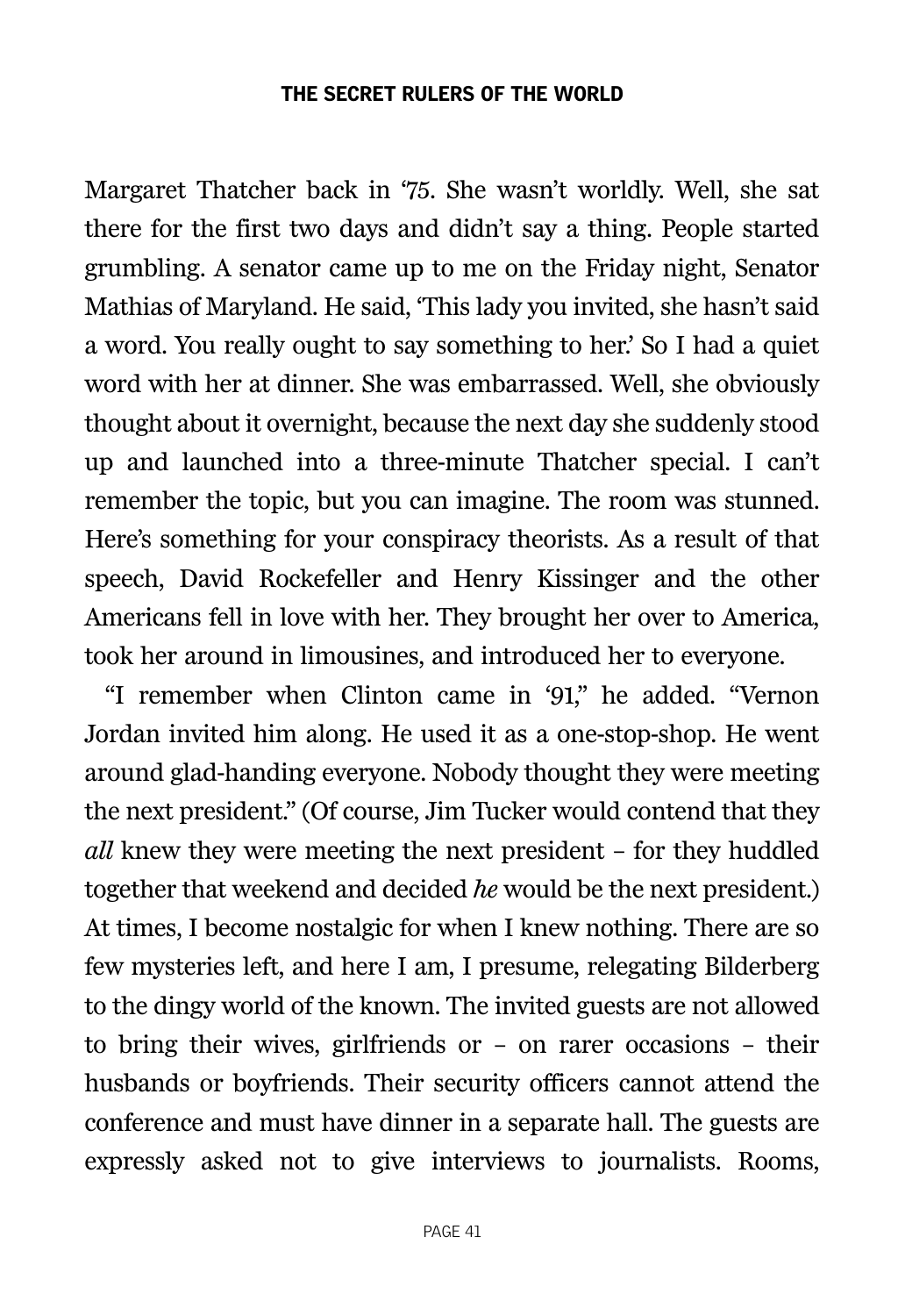#### JON RONSON

refreshments, wine and cocktails before dinner are paid for by Bilderberg. Telephone, room service and laundry bills are paid for by the participants. There are two morning sessions and two afternoon sessions, except on the Saturday, when the sessions take place only in the evening so that the Bilderbergers can play golf. The seating plan is in alphabetical order. It is reversed each year. One year Umberto Agnelli, the chairman of Fiat, will sit at the front. The next year, Norbert Zimmermann, chairman of Berndorf, the Austrian cutlery and metalware manufacturer, will take his place. While furiously denying that they secretly ruled the world, my Bilderberg interviewees did admit to me that international affairs had, from time to time, been influenced by these sessions.

I asked for examples, and I was given one: "During the Falklands war, the British government's request for international sanctions against Argentina fell on stony ground. But at a Bilderberg meeting in, I think, Denmark, David Owen stood up and gave the most fiery speech in favour of imposing them. Well, the speech changed a lot of minds. I'm sure that various foreign ministers went back to their respective countries and told their leaders what David Owen had said. And you know what? Sanctions were imposed."

The man who told me this story added,

"I hope that gives you a flavour of what really does go on in Bilderberg meetings."

This is how Denis Healey described a Bilderberg person to me: "To say we were striving for a one-world government is exaggerated, but not wholly unfair. Those of us in Bilderberg felt we couldn't go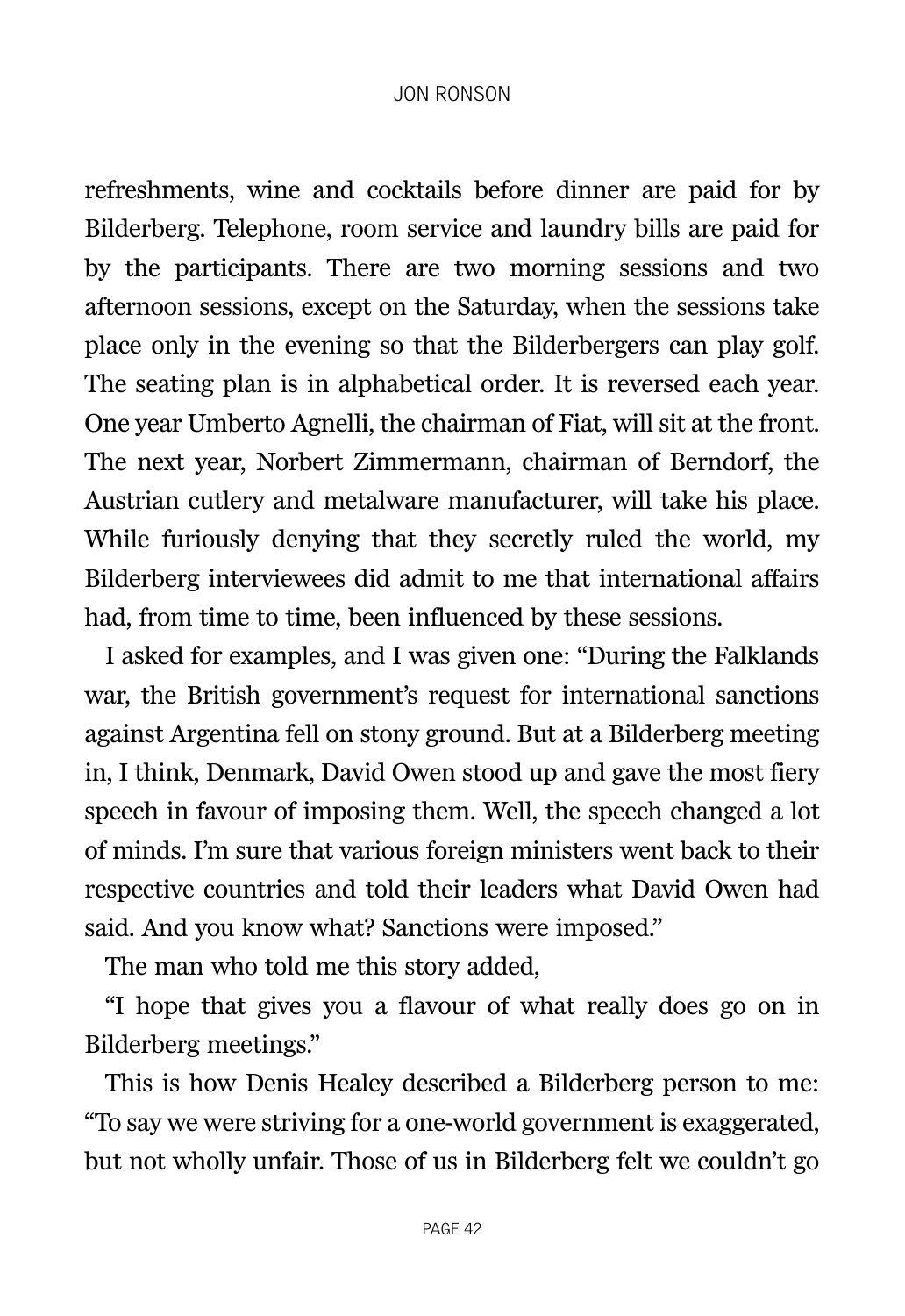on forever fighting one another for nothing and killing people and rendering millions homeless. So we felt that a single community throughout the world would be a good thing."

He said, "Bilderberg is a way of bringing together politicians, industrialists, financiers and journalists. Politics should involve people who aren't politicians. We make a point of getting along younger politicians who are obviously rising, to bring them together with financiers and industrialists who offer them wise words. It increases the chance of having a sensible global policy."

"Does going help your career?" I asked.

"Oh *yes*," he said. Then he added, "Your new understanding of the world will certainly help your career."

"Which sounds like a conspiracy," I said.

"Crap!" said Denis Healey. "Idiocy! Crap! I've never heard such crap! That *isn't* a conspiracy! That is the *world.* It is the way things are done. And quite rightly so."

He added, "But I will tell you this. If extremists and leaders of militant groups believe that Bilderberg is out to do them down, then they're right. We *are.* We are against Islamic fundamentalism, for instance, because it's against democracy."

"Isn't Bilderberg's secrecy against democracy, too?" I asked.

"We aren't secret," he snapped. "We're private. Nobody is going to speak freely if they're going to be quoted by ambitious and prurient journalists like you who think it'll help your career to attack something that you have no knowledge of."

I noticed a collection of photo albums on his mantelpiece. Denis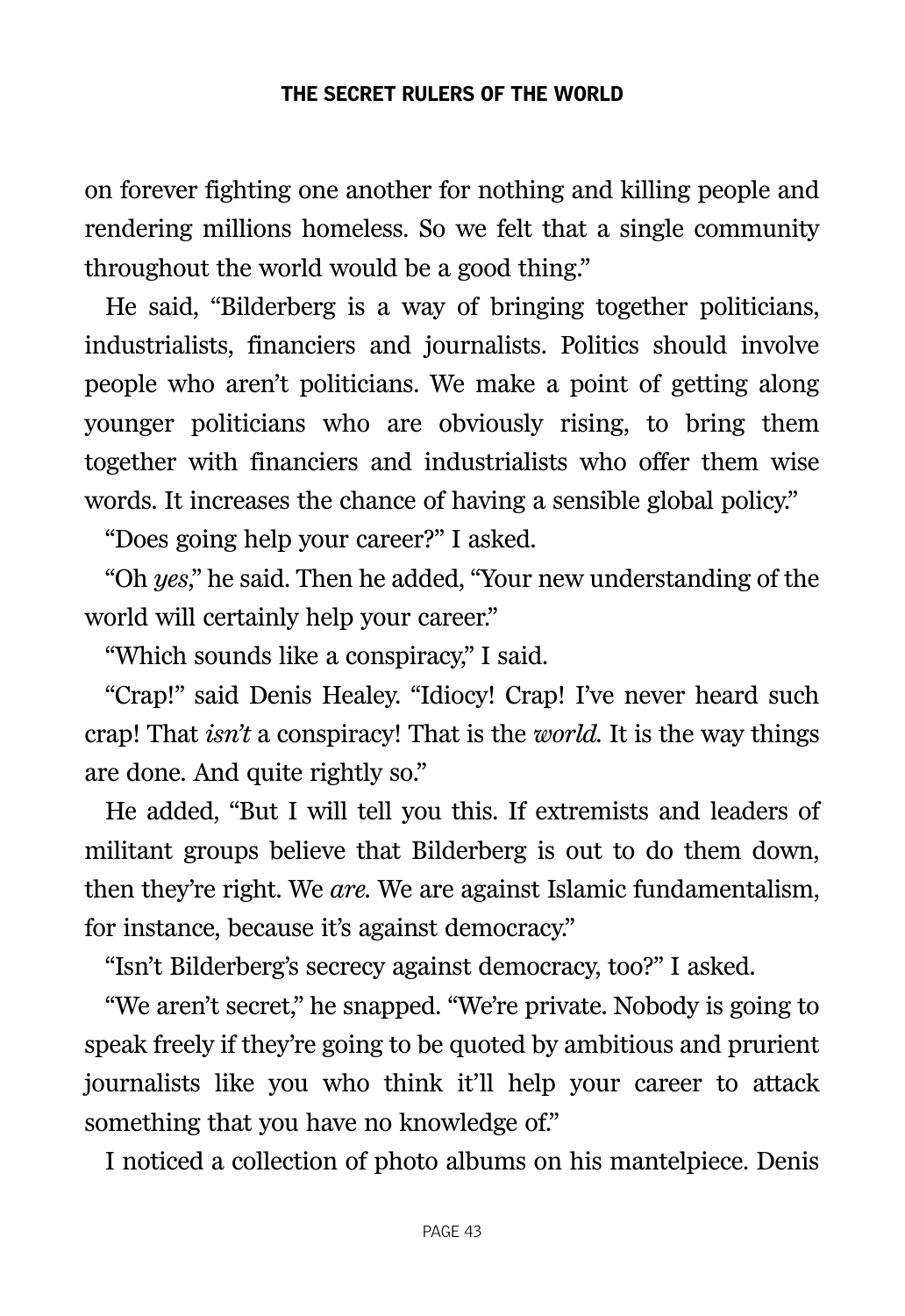#### JON RONSON

Healey has always been a keen amateur photographer, so I asked him if he'd ever taken any pictures inside Bilderberg. "Oh yes," he said. "Lots and lots of photographs." I eyed the albums. Actually seeing the pictures, seeing the set-up, the faces, the mood – that would be something.

"Could I have a look at them?" I asked him. Lord Healey looked down at his lap. He thought about my request. He looked up again. "No," he said. "Fuck off."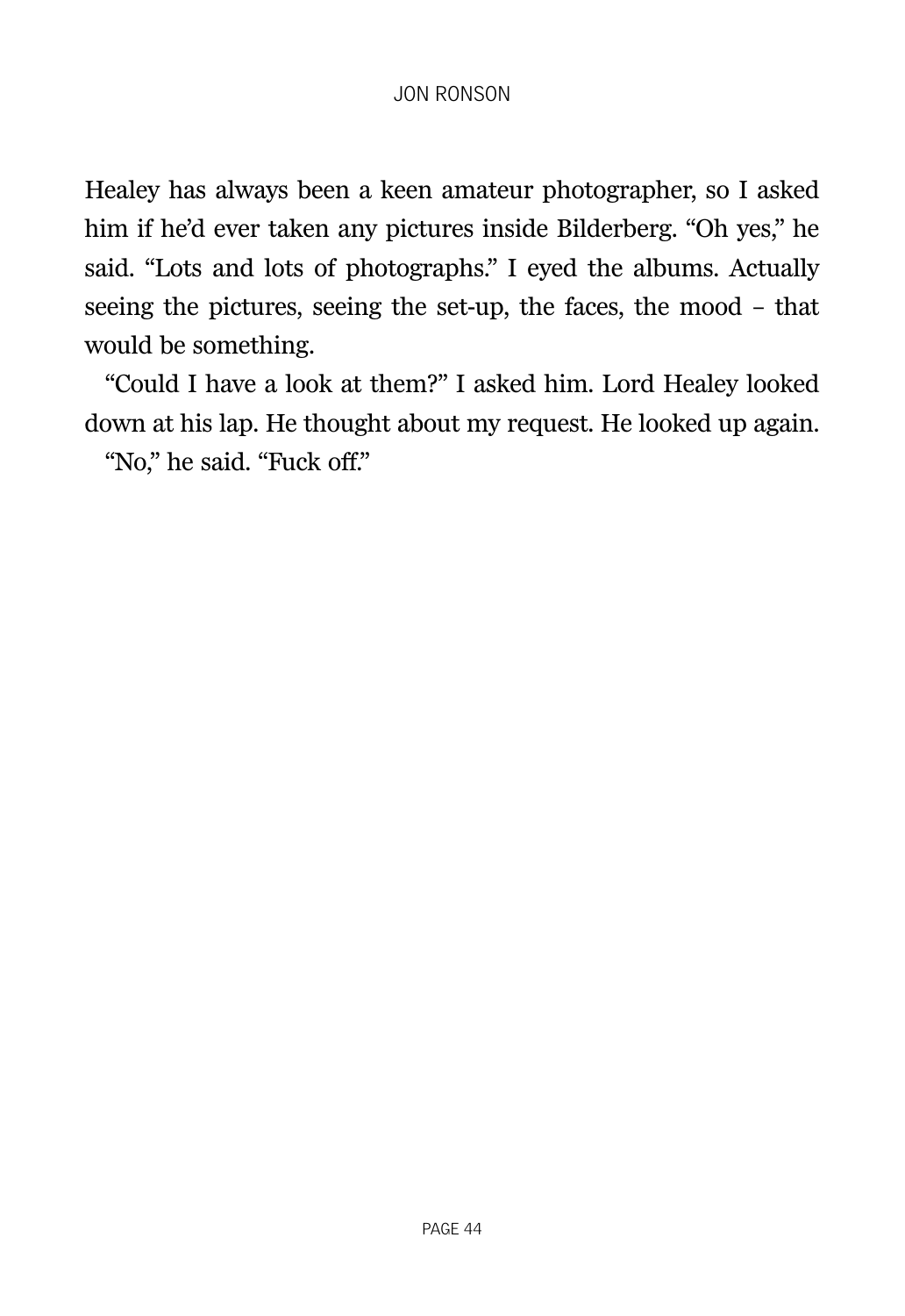#### **THEM**



#### **Adventures with Extremists**

Is there really, as the extremists claim, a secret room from which a tiny elite secretly rule the world? And if so, can it be found? This book is a journey into the heart of darkness involving twelve-foot izani-men, PR-savvy Ku Klux Klansenen,

Hollywood limousines, the story of Ruby Ridge, Noam Chomsky, a harem of kidnapped sex slaves, and Nicolae Ceauşescu's shoes. While Jon Ronson attempts to locate the secret room he is chased by men in dark glasses, unmasked as a Jew in the middle of a Jihad training camp, and witnesses CEOs and leading politicians undertake a bizarre pagan owl citual in the forests of northern California. He learns some alarming things about the looking-glass world of them and us. Are the extremists onto something? Or has he become one of Them?

**Jon Ronson** 

# **IF YOU'D LIKE TO READ MORE, BUY THE BOOK**

## GET IT ONLINE AT:

## **Canada** – www.pagesbooks.ca; www.amazon.ca

## **UK** – www.bookmarks.uk.com; www.amazon.co.uk

**USA** – www.powells.com; www.amazon.com